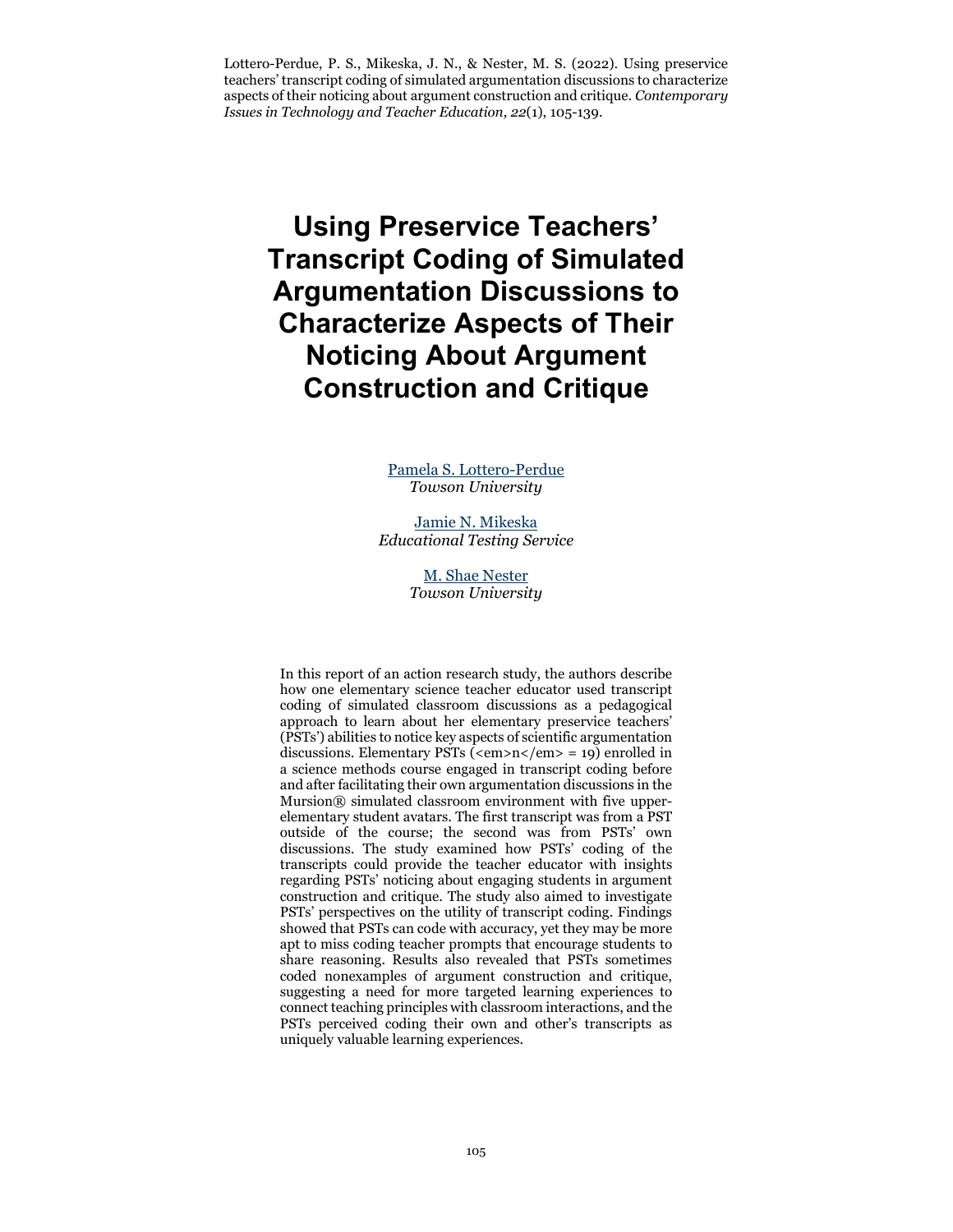In this action research study, we explored how one elementary science teacher educator used transcript coding of simulated classroom discussions as a pedagogical approach to learn about her elementary preservice teachers' (PSTs') abilities to notice key aspects of scientific argumentation within the context of a small group discussion. PSTs enrolled in a science methods course in their elementary teacher education program engaged in transcript coding before and after facilitating their own argumentation discussions.

They facilitated these discussions in the computer technology-based Mursion® simulated classroom environment with five upper-elementary student avatars. The first transcript focused on an argumentation discussion by "Paul" (a pseudonym), a PST from a previous class, which all PSTs in the course coded prior to facilitating their own discussion in the simulated classroom. Each PST then coded their own transcripts after facilitating an argumentation discussion on the same topic with the same group of student avatars.

One purpose of the study was to examine how the PSTs' coding of two discussion transcripts generated in the simulated classroom could be used to provide the teacher educator with insights regarding the nature of the PSTs' noticing related to engaging students in scientific argumentation. Another purpose was to investigate PSTs' perspectives on the utility of transcript coding as reported in reflection videos created by each PST.

In the following section, the study is situated within the literature on scientific argumentation and teacher noticing. Next, details are provided about the study's context, including the simulated classroom environment we used, research questions, and methods. Findings are then shared from analyzing the PSTs' transcript coding and the PSTs' perceptions on the utility of transcript coding for supporting their own learning. The paper ends with a discussion about the affordances and challenges of using transcript coding as a pedagogical approach to learn about PSTs' noticing abilities, as well as implications for key decisions that teacher educators across content areas should consider when engaging PSTs or in-service teachers in transcript coding.

## **Engaging Students in Scientific Argumentation**

"Engaging students in argument from evidence" is one of the eight practices identified in the *Next Generation Science Standards* (NGSS Lead States, 2013) as integral for developing students' scientific literacy and helping them understand how scientific knowledge is constructed. Productive argumentation in science involves engaging students in two related aspects: argument construction and argument critique.

Argument construction focuses on students' engagement in generating, defending, and refining scientific claims using evidence and reasoning, while argument critique involves students in comparing and critiquing one another's ideas as they build toward consensus (Mikeska & Howell, 2020). Research has shown that with teacher support K-12 students can learn how to compare contrasting explanations, offer rebuttals to discredit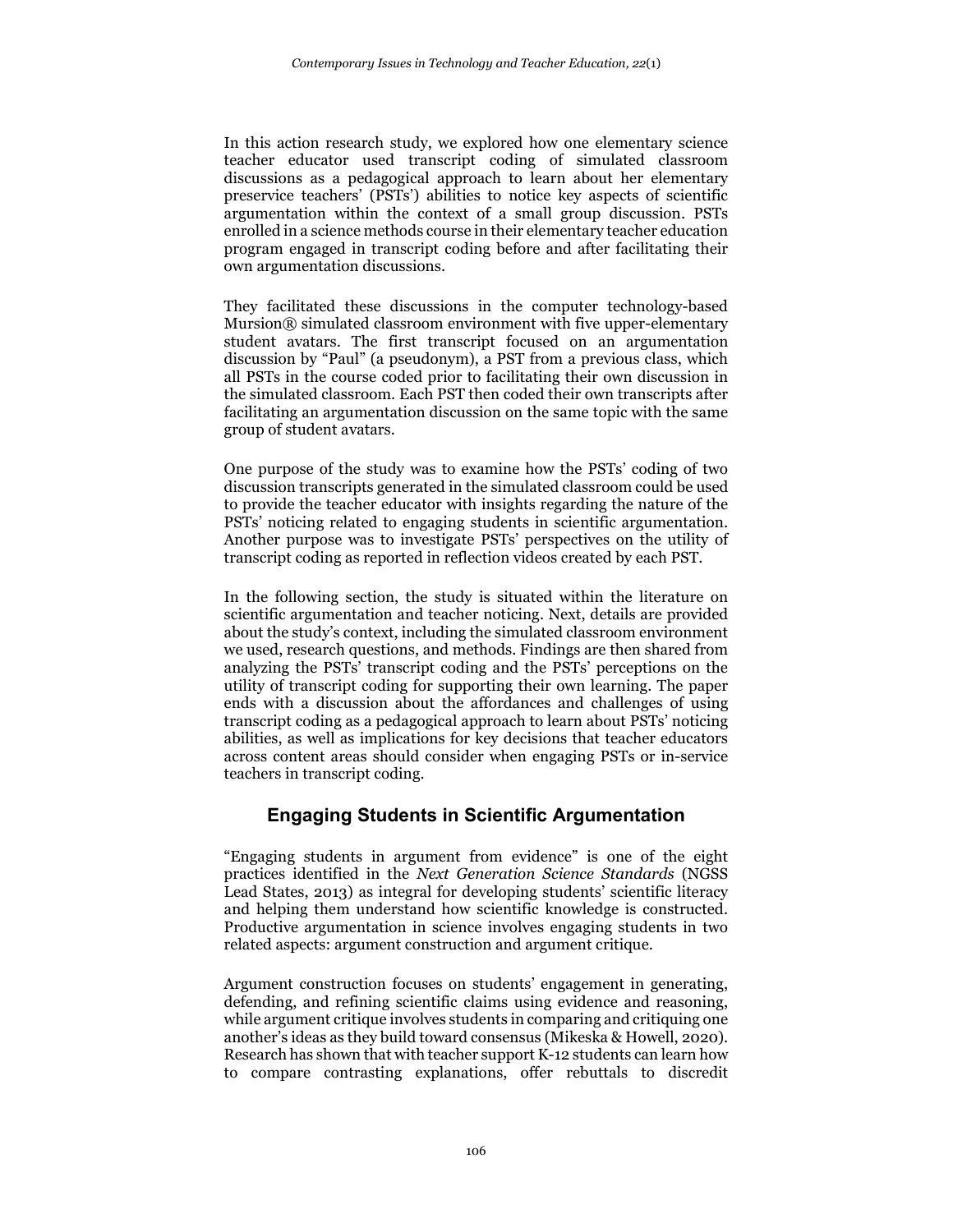competing ideas, use varied evidence to support scientific arguments, and collaborate to construct and refine scientific arguments (Berland & Hammer, 2012; Bravo-Torija & Jimenez-Aleixandre, 2018; McNeill, 2011; Osborne et al., 2016).

Facilitating discussions is one instructional practice used to provide opportunities for students to engage in argument construction and argument critique. One goal of an argumentation discussion in science is to reach consensus, which likely entails students being convinced to alter their thinking through others' arguments and rebuttals and the presentation of evidence and reasoning. Such discussions are facilitated by the teacher and are ideally student centered, encouraging direct studentto-student exchanges as students share and critique one another's ideas.

Teachers, especially novices, typically have limited opportunities to learn how to facilitate argumentation discussions or to observe and identify key features of this teaching competency (Banilower et al., 2018; Berland, 2011; Goodson et al., 2019; Simon et al., 2006). These limited opportunities to observe, try out, or make sense of this instructional practice are especially pronounced in elementary classrooms, due to the limited time devoted to science instruction in the elementary grades.

Recent research has examined the use of different approaches to help teachers learn how to engage students in productive scientific argumentation. One of the more recent approaches was the development and use of a multiyear professional development program where practicing teachers completed a summer institute, practicum, and sessions during the school year to develop their knowledge and ability to engage their students in scientific argumentation (Osborne et al., 2019). During their professional learning activities, teachers learned about and tried out three teacher-related (i.e., ask, press, and link) and three student-related (i.e., explain/claim, coconstruct, critique) classroom practices they could use to foster students' engagement in scientific argumentation. Findings examining the use of different versions of this practice-based professional development program indicated positive impact on changes to teachers' instructional practice to support students' engagement in scientific argumentation, although the added benefit of the practicum component was not realized in this study.

Another recent study developed a set of multimedia modules that teachers used to develop their knowledge about scientific argumentation and learn instructional strategies to engage their students in productive scientific argumentation (Marco-Bujosa et al., 2017; McNeill et al., 2016, 2018). In particular, teachers had opportunities to examine written and video artifacts showing students engaged in high-quality scientific argumentation and highlighting the ways in which teachers supported such interactions. The teachers also had opportunities to apply what they learned to planning their own lessons to support students in engaging in scientific argumentation. Study findings suggested positive outcomes from teachers' use of these multimedia modules.

At the core of these approaches is the use of targeted supports to help teachers learn how to attend to and interpret students' ideas to inform their instructional decision-making; doing so is at the heart of being able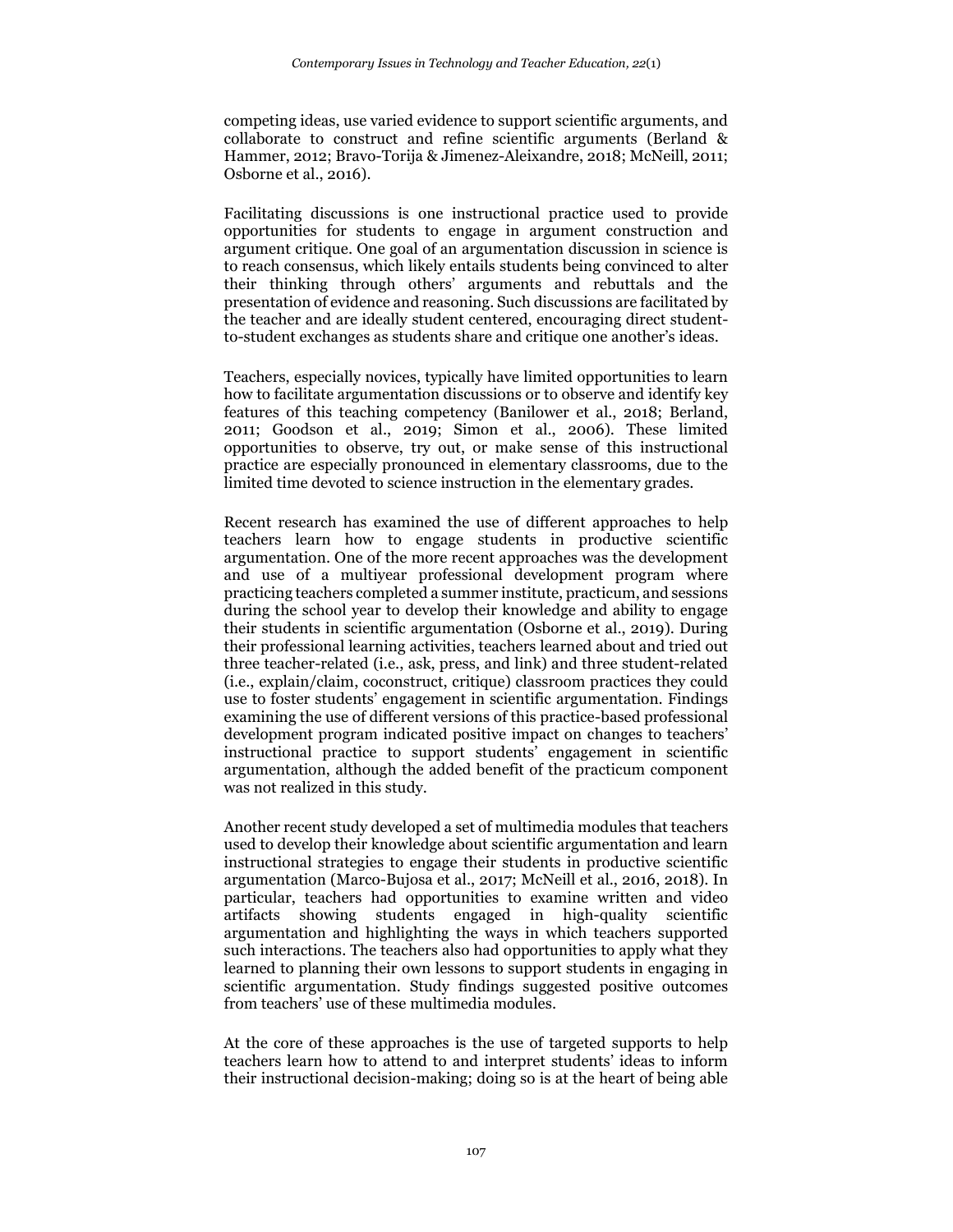to productively prompt and support scientific argumentation. Translating such decisions into action requires that teachers have access to and can leverage argumentation-focused teaching moves to support their students' engagement in argument construction and critique.

Some work, for example, has advocated for the use of language frames to support students in knowing how to engage in key components of scientific argumentation, like making a claim, providing and asking for evidence, offering a counter claim, inviting speculation, and reaching consensus (Ross et al., 2009). Other research has examined the specific teaching moves PSTs use to prompt and encourage students to engage in argument construction and critique, such as encouraging students to reference observations or data, draw upon their prior experiences, explain the reasoning for their agreement or disagreement with another's idea, or consider the relevancy of specific evidence (Mikeska & Howell, 2020).

Pedagogical approaches are needed, however, that support teacher educators in better understanding and characterizing PSTs' abilities to notice — and ideally make use of — these argumentation-focused teaching moves. Our study was designed to address this need by examining how one such approach, the use of transcript coding coupled with the Mursion simulated classroom environment, was used by one elementary science teacher educator to characterize her PSTs' noticing abilities regarding the use of teaching moves to engage students in argument construction and argument critique. If PSTs can accurately notice and identify their own and others' use of argumentation-focused teaching moves during science discussions, then they are more likely to be equipped to add these moves to their instructional repertoire and draw upon them flexibly when facilitating such discussions with their students.

## **Noticing in Teaching**

As a pedagogical approach, transcript coding has the potential to provide a window into PSTs' noticing capabilities related to core teaching practices like facilitating argumentation-focused discussions. Noticing entails teachers' attending to important classroom interactions, connecting those interactions to principles of education, and interpreting those interactions to inform instructional decisions (van Es & Sherin, 2002; Figure 1).

#### **Figure 1**

*Three Aspects of Noticing (van Es & Sherin, 2002)*



Noticing is not a simple practice to master (Ball, 2011). Novice teachers, including PSTs, may not notice the most salient interactions (Abell et al., 1998; Jacobs et al., 2010; Star & Strickland, 2008; Talanquer et al., 2013). Compared to more experienced teachers, they are less likely to connect what they notice to broader principles and, therefore, have a more difficult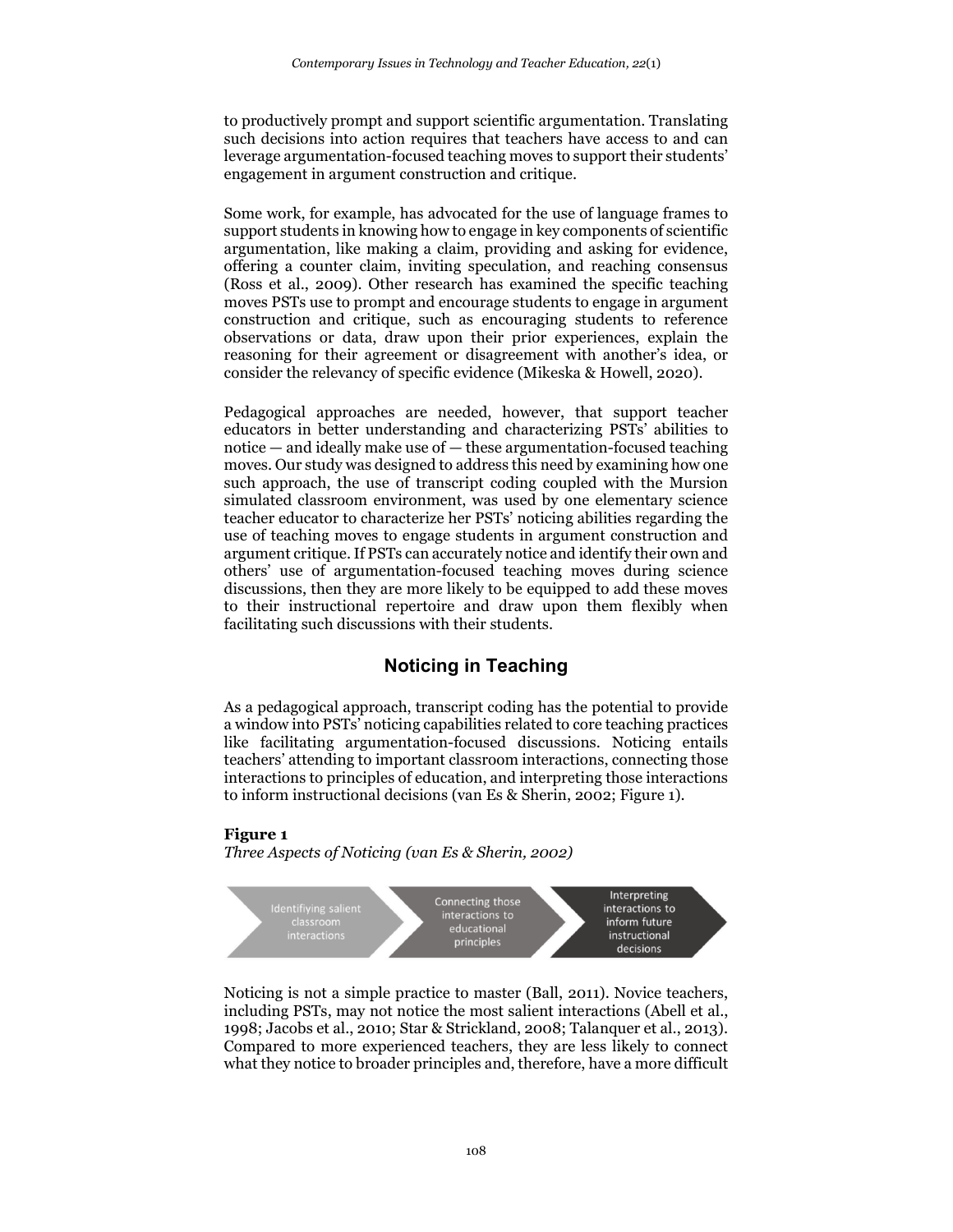time answering Shulman's (1996) question, "What is this a case of?" (van Es & Sherin, 2002, p. 574).

The noticing literature in science education is about 10 years old (Chan et al., 2020). It has included investigations of teachers' noticing about student thinking (e.g., Luna, 2018; Luna et al., 2018) and teachers' responses to and interactions with students (Seidel et al., 2011; Sezen-Barrie & Kelly, 2017). A finding relevant to our work is that while teachers tend to notice some science or engineering practices (e.g., the ways students carry out investigations or design solutions), they may not notice as readily practices related to data analysis and engaging in argument from evidence (Dalvi & Wendell, 2017; Luna et al., 2018; Talanquer et al., 2013).

Promising evidence indicates that teachers can and do improve their noticing practice with experience and intervention. One effective strategy is through analysis of instructional videos (e.g., Barnhart & van Es, 2015; Benedict-Chambers & Aram, 2017; Rosaen et al., 2008). Analysis of video enables classroom interactions to be revisited, slowed down, and reflected upon (van Es & Sherin, 2002). Teachers may analyze the videos of unknown others, as in curated video cases (e.g., Abell & Cennamo, 2003), their own videos, or their peers' videos. There are advantages to each, such as engagement with one's own context, learning from those with similar experiences, and learning from experts (Gaudin & Chaliès, 2015; Seidel et al., 2011).

Video analysis is supported through various means, including through communities of practice and video clubs, in which teachers share and discuss their videos (Gonzalez & Vargas, 2020; Hawkins & Park Rogers, 2016; Luna & Sherin, 2017; van Es & Sherin, 2008). Discussions about videos may be scaffolded through the use of reflective frameworks (e.g., Gelfuso, 2016; van Es et al., 2014). Teachers can be supported during video analysis to narrow and focus their scope of noticing by using a framework to structure observations (Star & Strickland, 2008), annotating their videos (McFadden et al., 2014), or applying a set of codes to video or transcript segments (Kucan, 2007, 2009; Mitchell & Marin, 2015; Tripp & Rich, 2012).

The point of learning to identify salient interactions teachers come to see as connected to key educational principles is to inform and impact future instructional decisions (van Es & Sherin, 2002). For example, Benedict-Chambers and Aram (2017) examined how PSTs' noticing within teaching rehearsals in methods classes led to revisions to their lesson plans to be used in elementary classrooms. The video clubs described here enabled teachers to engage in repeated cycles of identifying salient interactions, connecting those to broader principles, and then applying these ideas to instruction (which, in turn, may be analyzed and used to inform future practice).

González and Vargas (2020), for example, asserted that their study showed "a case in which teachers' analysis of videos from their own classrooms, anchored in the lessons that they planned and implemented, promoted change in instructional practices" (p. 26). In our study, we use transcript coding to examine what aspects of their own and others'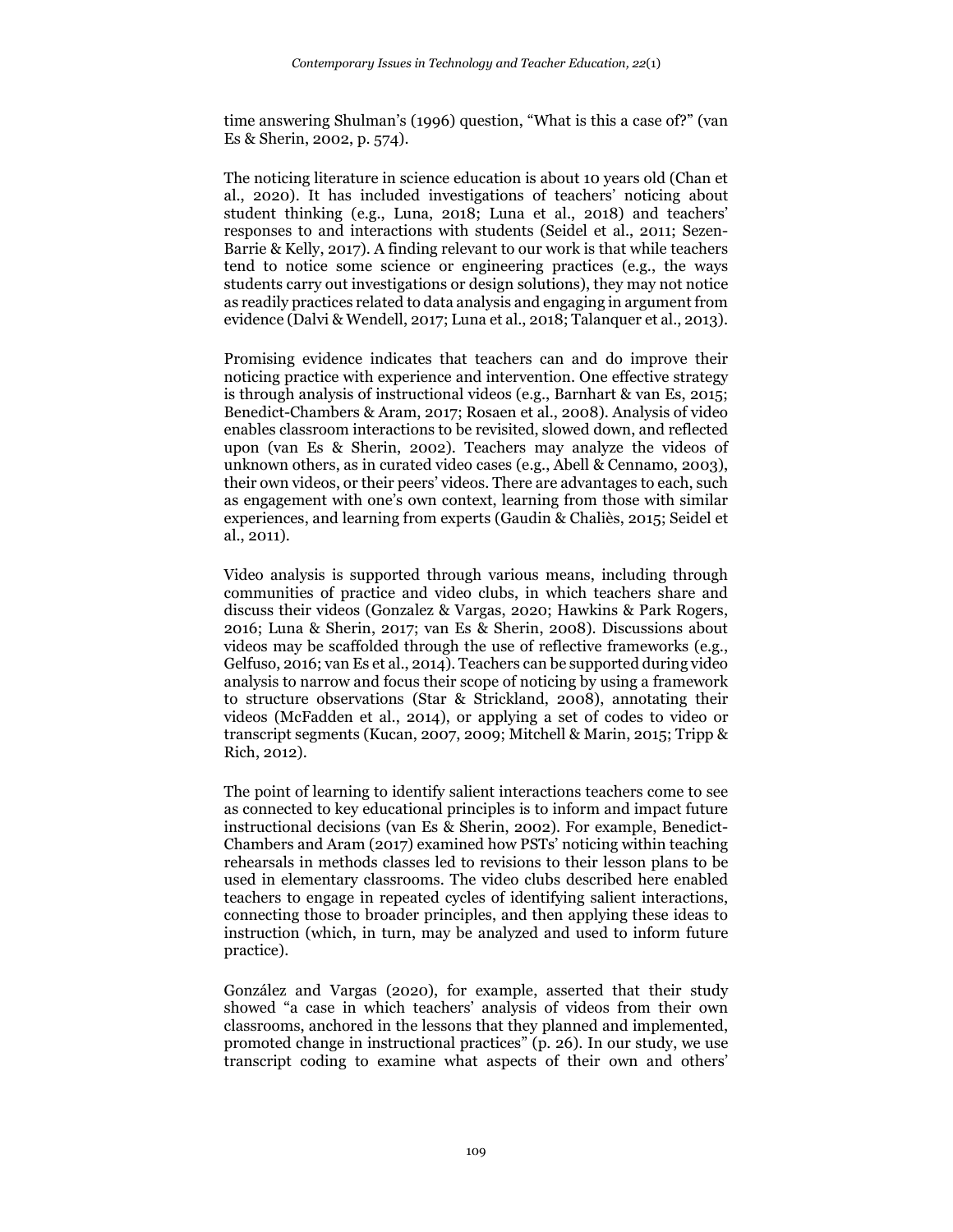instructional practice PSTs noticed in the context of facilitating argumentation-focused science discussions.

# **Study Context**

### **Incorporating Argumentation Discussions Using Simulated Classrooms**

In spring 2020, I (first author Lottero-Perdue) participated in a larger study led by the second author (Mikeska) that examined how PSTs learned to facilitate argumentation discussions in science and how teacher educators like me support PSTs in doing so. My primary role was to support PSTs' learning by developing and implementing preparation and debrief/reflection activities to support each PST's facilitation of three 20 minute argumentation discussions throughout the semester.

A unique aspect of these discussions is that they occurred in a simulated classroom with five upper-elementary student avatars: Mina, Will, Jayla, Emily, and Carlos (Mikeska & Howell, 2020; Figure 2). Each PST — either on campus in a room with a monitor and computer station or at home using their own computers (during online learning due to  $\text{COVID-19}$ )  $$ engaged in these discussions with the avatars in real time. The avatars are enacted by a human-in-the-loop called a simulation specialist who hears, sees, and responds to the PSTs as the five student avatars during the discussion. This simulation specialist is highly trained on not only how to voice and puppet the avatars, but also on what the students' scientific ideas are at the beginning of the discussion and ways those may change given teacher moves and convincing peer contributions. They are also trained to be consistent from discussion to discussion in the way the avatars respond.

One of the multiple benefits to using simulated classrooms as approximations of practice (Dieker et al., 2014) is that they reduce the complexity of the instructional environment. In the Mursion classroom, the students can be well behaved and free of off-task behavior to reduce the need for classroom management. Rather, the discourse between the students and teacher and among the students is the focus as PSTs learn to navigate the challenge of facilitating an argumentation discussion. The idea of using technology-based approximations of practice that reduce complexity is not exclusive to Mursion. For example, online or smartphone-based chats have been used to allow teachers to practice questioning techniques (Chao et al., 2016; Wang et al., 2021).

Another benefit of the Mursion simulated environment is that it involves highly trained simulation specialists who enact the avatars as students, making the student responses consistent and representative of what students might say. A more traditional approximation of practice in teacher education involves some PSTs taking on the roles of students while other PSTs teach. A recent study has suggested that PSTs develop eliciting strategies similarly in simulated and peer-based approximations of practice (Lee et al., 2021).

Additionally, the simulated classroom environment creates a situation in which the discussion context can be held constant across PSTs. This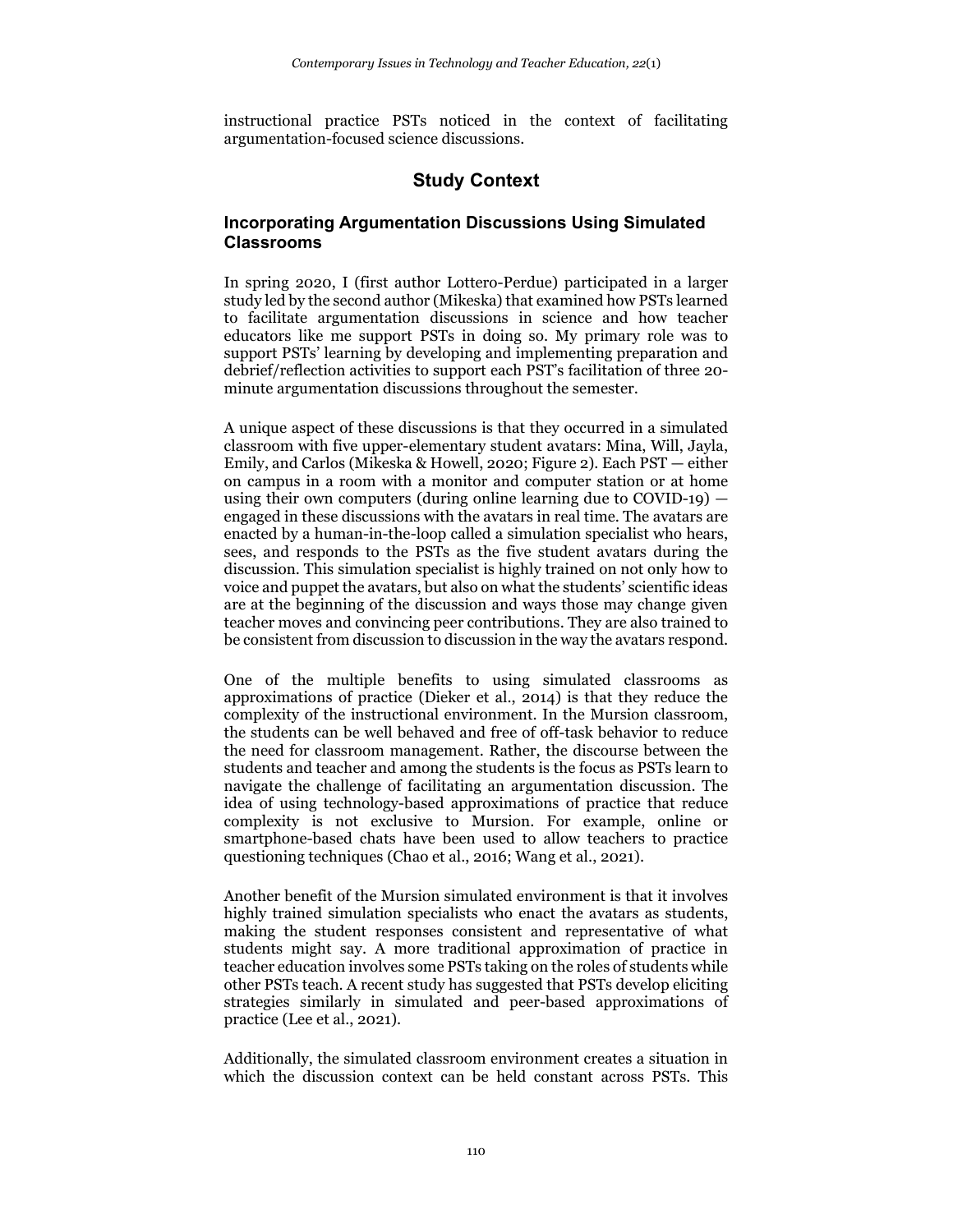context enabled me as their teacher educator to examine how different PSTs noticed and used different questions and prompts to encourage argument construction and critique with the same students (avatars), in the same amount of discussion time (20 minutes maximum), and with respect to the same discussion topic.

## **The Changing Matter Discussion**

All three discussions were on the topic of matter (Mikeska et al., 2021a; 2021b; 2021c; 2021d). The third topic, Changing Matter, is this focus in this paper. In Changing Matter, each PST was to facilitate a discussion to help the student avatars "construct an argument about whether a new substance is formed from the mixing of two different substances" and to "build consensus about what evidence indicates that a new substance has been formed" (Mikeska et al., 2021d, p. 28).

Prior to the discussion, the student avatars made observations about what happens when the following are mixed: (a) baking soda and pepper, (b) white vinegar and baking soda, and (c) white vinegar and milk. They also made a claim about whether a new substance was formed from each combination and explained how they made their decision. Students came to the discussion with varying ideas.

In preparation for the discussion, each PST received a written document with background information and student work samples. Also, to prepare to facilitate the discussion, each PST watched a video of a PST from one of my prior methods courses, Paul, facilitating the Changing Matter discussion in the simulated classroom. A full copy of the Changing Matter science task (Mikeska et al., 2021a), including both the teacher facing document and the simulation specialist training materials, as well as example discussion videos and transcripts can be accessed through the online Qualitative Data Repository [\(https://data.qdr.syr.edu/](https://data.qdr.syr.edu/%20dataverse/go-discuss)  [dataverse/go-discuss\)](https://data.qdr.syr.edu/%20dataverse/go-discuss) after creating a free account.

#### **Figure 2**

*Elementary Student Avatars by Mursion*

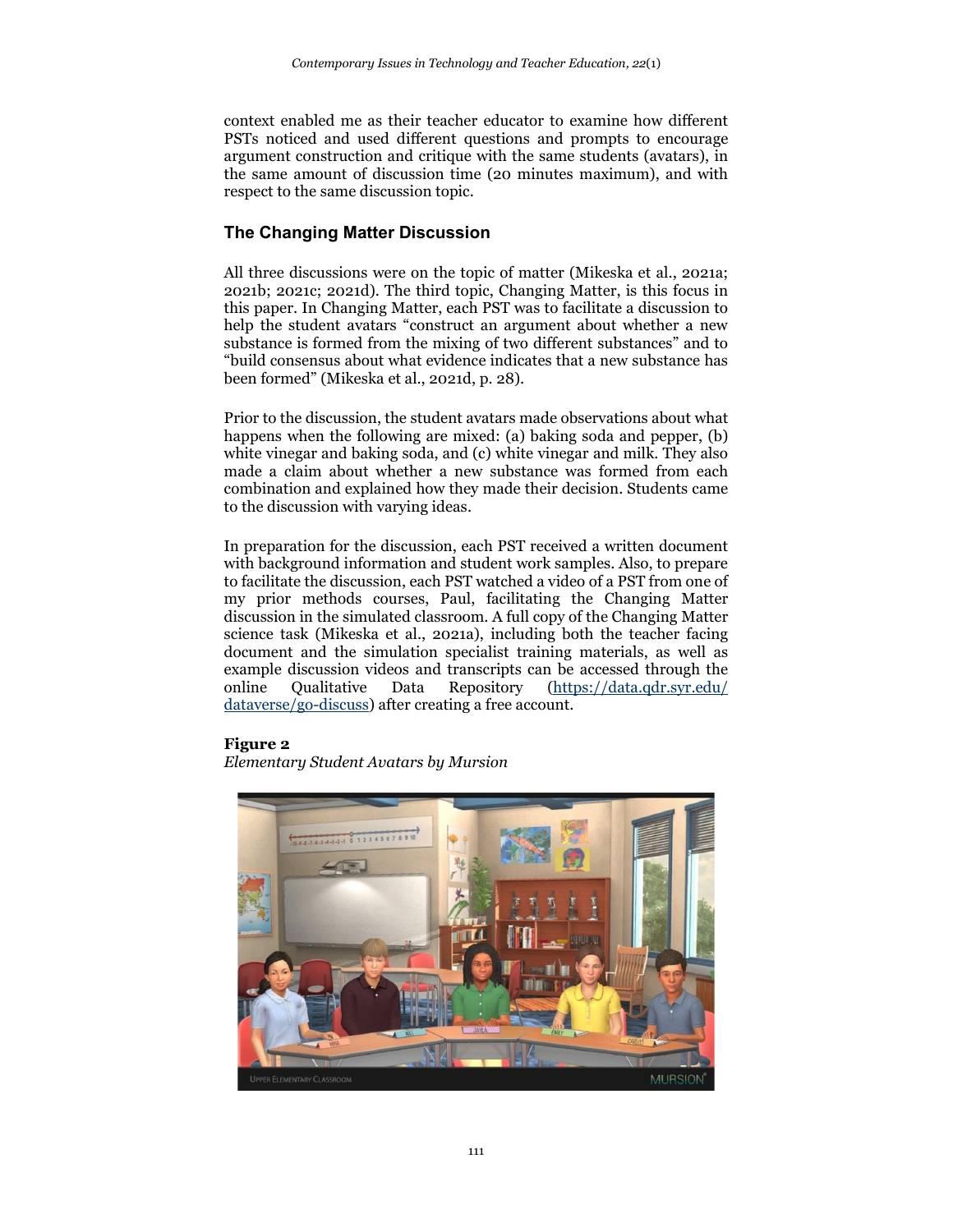### **Transcript Analysis and Coding During the Course**

While transcript coding is commonplace for researchers, it is not as familiar to the PSTs I have taught. I, therefore, provided scaffolding to introduce PSTs to the idea of what can be gleaned about teaching and learning through analyzing and coding transcripts of teaching interactions with accompanying video.

I began by introducing transcript analysis — that is, looking closely at teacher prompts and subsequent questions and student responses — as a whole class without formal coding for the first of the three discussions. Then, the PSTs coded transcripts before and after the second discussion and before and after the third discussion, the discussion of focus for this study. For each discussion, instruction focused on different aspects of argumentation discussions: attending to student ideas; facilitating a coherent and connected discussion; encouraging student-to-student interactions; developing students' conceptual understanding; and engaging students in argumentation, specifically argument construction, critique, and consensus building (Mikeska et al., 2019). The third discussion (Changing Matter) was the first time I had asked the PSTs to code for argument construction and critique.

For this third discussion, transcript coding involved searching for evidence of teacher questions or prompts that encouraged students to share their constructed arguments (claims and evidence-based reasoning) and engage in argument critique. The first search for this evidence was within the transcript of Paul's Changing Matter discussion as the PSTs prepared to facilitate the discussion. The second was when they coded their own transcripts after facilitating the Changing Matter discussion in the simulated classroom.

For coding Paul's and their own transcripts, I assigned a particular color of highlighting for PSTs to use to mark these teacher questions and prompts — gray highlighting for argument construction and green for argument critique. I also shared that PSTs could use both colors in the same sentence if the teacher was prompting argument construction and critique simultaneously. I also asked the PSTs to code for examples of building consensus (pink highlighting); however, for brevity, that coding is not reported in this paper.

For both Paul's transcript and their own transcripts, I told the PSTs that I would be grading their transcript coding for accuracy. To grade Paul's transcript, I compared my own coded transcript of Paul's discussion, which identified what I considered to be the most obvious instances of questions and prompts to encourage argument construction and critique, with each of theirs. For both argument construction and critique, respectively, I indicated whether the PSTs captured all or most instances, some instances, or no instances and scored accordingly. I also offered brief feedback to the PSTs, especially if their coding was incomplete. After I graded PSTs' coding of Paul's transcript, I provided the PSTs with a copy of my coding of Paul's transcript for their reference prior to their facilitation of the Changing Matter discussion.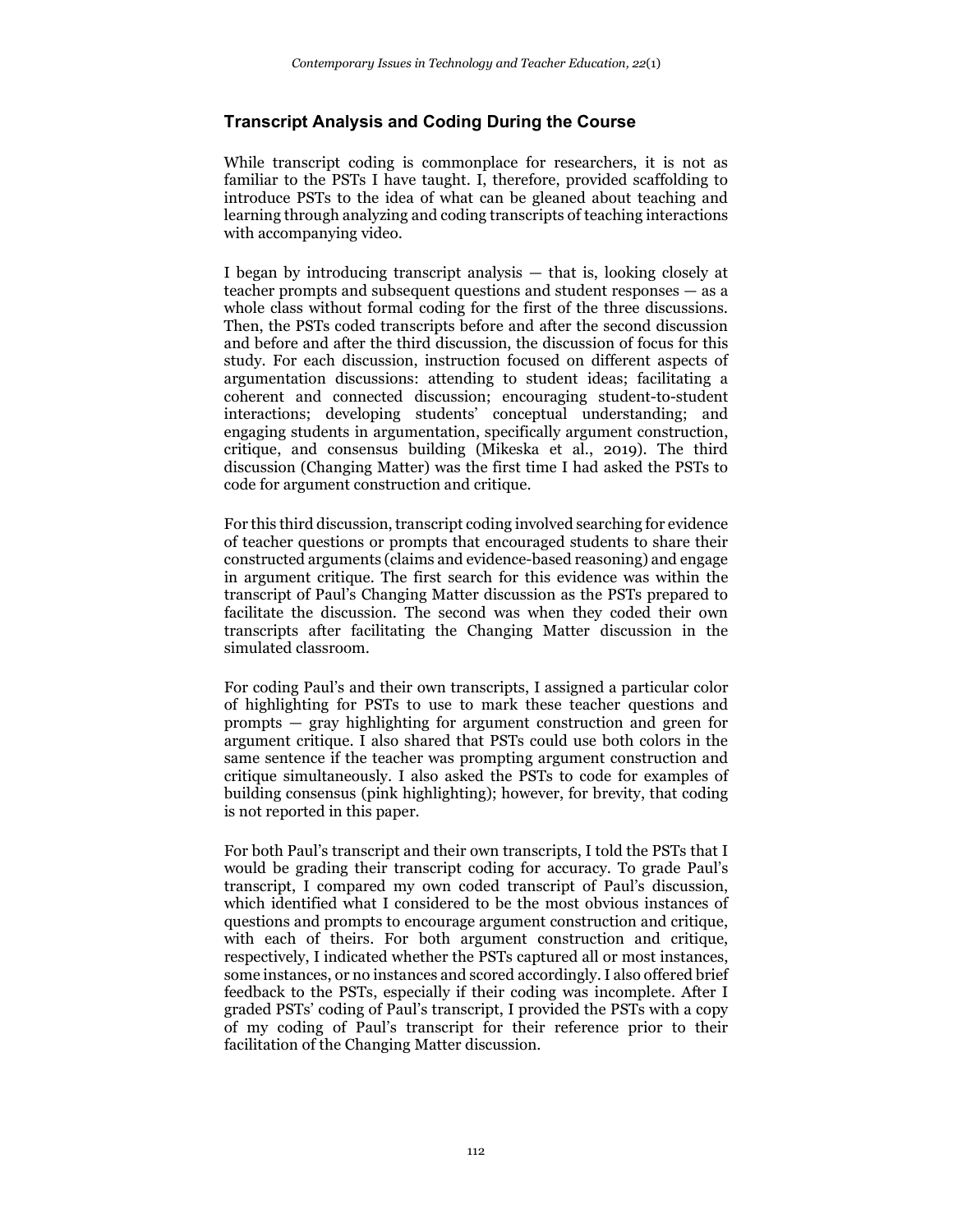"Incomplete coding" represents cases in which a PST did not code or missed some of the instances of a construct. For example, if a PST did not code Paul's question ("So would anybody like to share their claim?") as an instance of encouraging argument construction, their coding of argument construction for the Paul's transcript would be incomplete. My feedback to one PST about argument construction noted that, while the PST identified some instances of argument construction, "there were many other places where Paul asked about claims/evidence" that were not coded.

In my grading of my PSTs' coding of Paul's transcript, I noticed that one PST coded some of Paul's questions for argument construction that were accurate, but coded other questions for argument construction that were not accurate. I referred to this as coding "nonexamples" or coding beyond the meaning of the construct. For example, this PST coded the following question as an example of encouraging argument construction: "Can anybody tell me what the three states of matter are?" Although Paul probed for related ideas about the states of matter, this question was not about a claim or evidence in support of a claim.

Grading PSTs' coding of their own transcripts was more challenging. I examined the gray (argument construction) and green highlighting (argument critique) questions and prompts. I also read through the other text that had not been coded for argument construction or critique. I used this information to provide a score and feedback about the PSTs' coding of argument construction and critique. I did the best I could given the time constraints to identify accurate coding, incomplete coding, or coding nonexamples of argument construction and critique. I suspected that a deeper and more time-intensive analysis of the PSTs' coding of their own and Paul's transcripts would reveal more about how they collectively noticed and understood these constructs, particularly with respect to the first two aspects of van Es and Sherin's (2002) model of noticing: identifying salient classroom interactions and connecting classroom interactions with teaching principles.

### **Research Questions**

Two research questions (RQs) guide this study:

- 1. What did PSTs code as instances of teacher prompts/questions to encourage argument construction or critique within transcripts of another PST's discussion and of their own argumentation discussions in a simulated classroom?
- 2. What were PSTs' perceptions about what they learned from coding others' and their own argumentation discussion transcripts in a simulated classroom?

Additionally, this study explored what the answer to these questions suggested about improving PST noticing of argument construction and critique.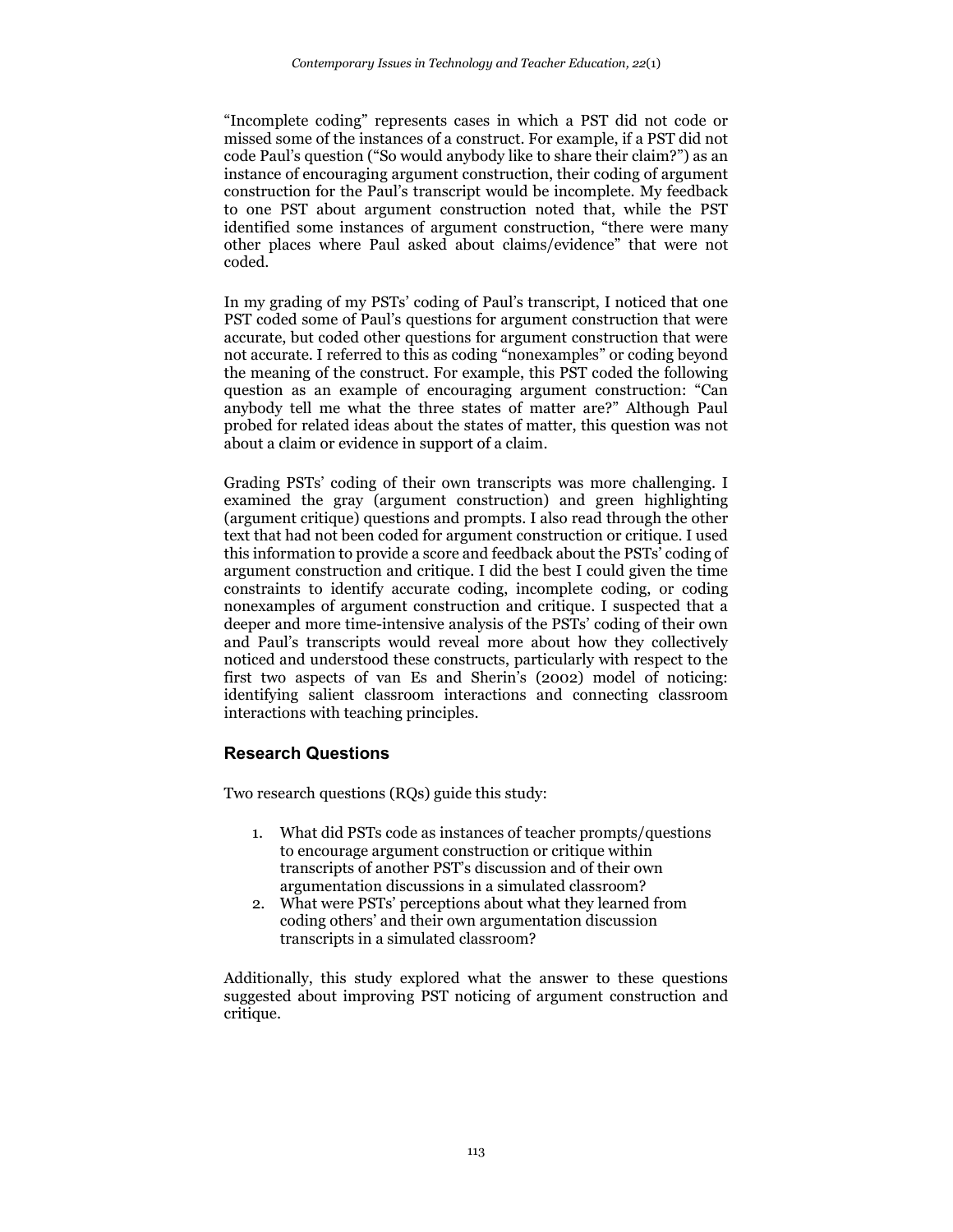# **Methods**

This study may be best characterized as an action research study (Kitchen & Stevens, 2008; Saldaña & Omasta, 2018). I sought to better understand how the PSTs in my course coded teacher prompts/questions to encourage argument construction and critique to improve my subsequent instruction in future methods courses. This action research was bolstered by the participation of coauthors who contributed to a collaborative, thorough, iterative qualitative analysis of the data.

## **Participants**

All 19 PSTs in my junior-level elementary science methods course in the spring 2020 semester facilitated the discussions and participated in the study. The spring 2020 semester was one in which we started the semester in a face-to-face format for a course that included a weekly school-based field placement in addition to methods activities and facilitating discussions in the Mursion simulated classroom. However, due to the COVID-19 pandemic, after the 6th week, the course moved exclusively online and the field placement ended. The simulated discussions were able to continue, with PSTs facilitating discussions via Zoom from their homes.

All participants were elementary education majors. Most identified as female (18 of 19; 95%) and one identified as male. PSTs identified as White (68%), Black (16%), Asian (11%), or Hispanic (5%). Throughout the paper PSTs' names are replaced with pseudonyms.

## **Data Collection**

To examine noticing within transcripts (addressing RQ1), we (all three authors) gathered two transcripts that each PST coded as required class assignments. Both transcripts were related to the Changing Matter discussion. The first was a transcript of the Changing Matter discussion that was conducted by a PST, Paul, who had been in one of my prior classes. We collected one coded transcript from each of the 19 PSTs. The second was each PSTs' own transcript from the Changing Matter discussion. We again collected 19 of these transcripts, but one was significantly incomplete; thus, we were able to analyze 18 of PSTs' own transcripts.

To examine PST perspectives on transcript coding (addressing RQ2), we analyzed a course assignment in which PSTs were asked to create and upload a 3-minute video response to four questions about transcript coding. PSTs uploaded it to Flipgrid [\(www.flipgrid.com\)](http://www.flipgrid.com/) to share with me and — only after all responses were submitted — their peers.

The questions asked (a) what they learned from coding their own transcripts and the value of these experiences as an emerging teacher, (b) for an example of either a strength or area of improvement they learned from coding their own transcript, (c) what they learned from and the value of coding others' transcripts, and (d) for an example of what they learned about teaching strategies and approaches from coding someone else's transcript. These questions were intended to address their transcript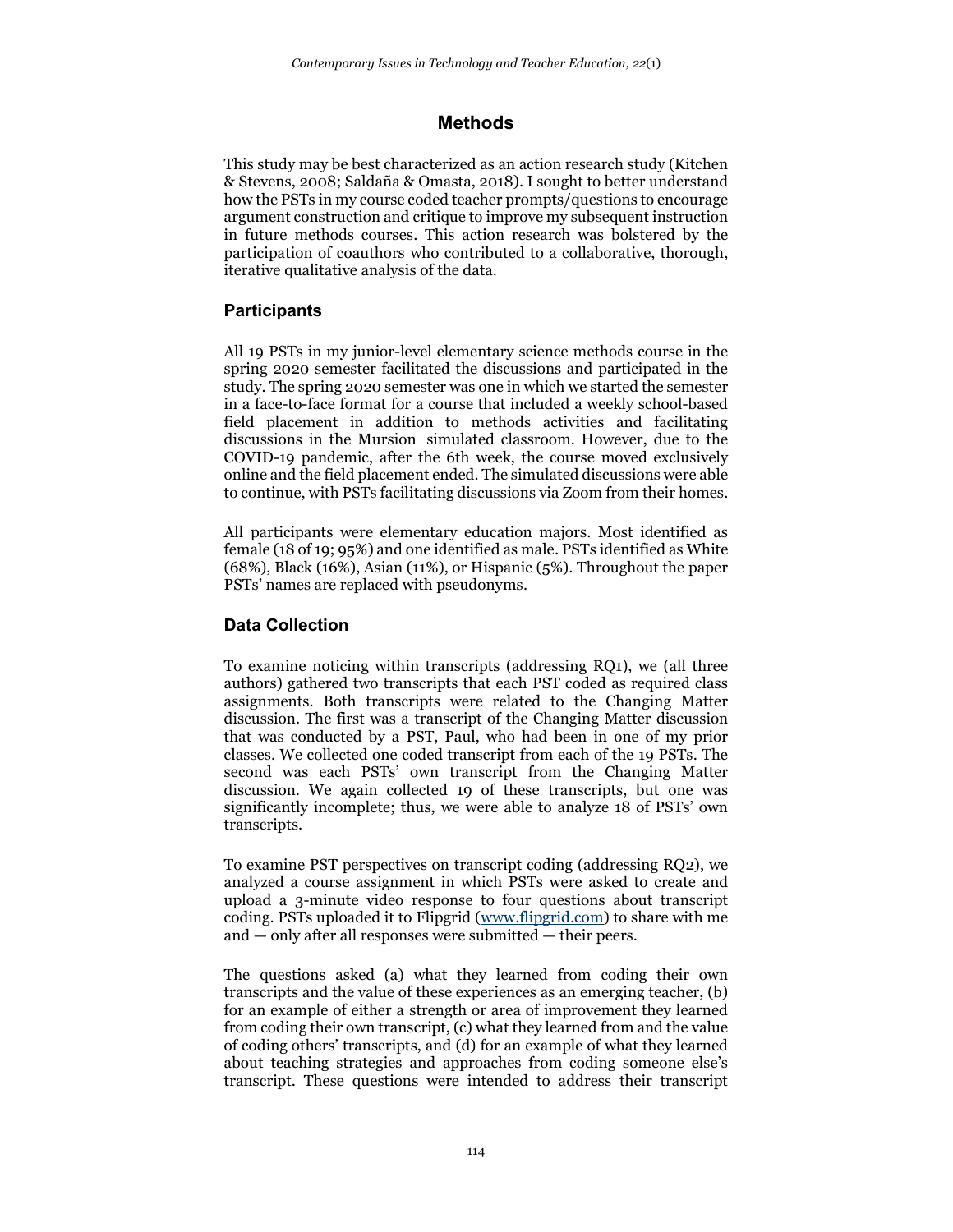coding experiences throughout the semester, all of which occurred with respect to discussions within the simulated classroom and included their coding of Paul's and their own Changing Matter discussion. All 19 PSTs completed this assignment.

## **Data Analysis for RQ1: PST Transcript Coding**

### *Identifying Researcher-Coded Instances*

The first and second authors began by analyzing Paul's transcript. We coded every teacher turn or utterance — what we referred to as an "instance"  $-$  in the discussion as (a) encouraging argument construction or not encouraging argument construction, or (b) encouraging argument critique or not encouraging argument critique. We also created subcodes for encouraging argument construction or critique: "explicit" and "implicit." Both types accurately reflected the teacher's attempts to engage the students in argument construction or critique.

Explicit instances did so in a more obvious way. An example of an explicit instance for argument construction is Paul's question: "Who would like to share their claim first about this?" Implicit instances encouraged construction or critique in a nuanced way or involved the teacher in restating a student contribution. An example of an implicit instance for argument construction in Paul's transcript was, "Did the smell stay the same or … change?" This followed a student's affirmative response to Paul's previous question about evidence that a new substance had been created when vinegar and baking soda were mixed.

Figure 3 depicts the six codes  $-$  shaded in dark gray  $-$  that we used to code Paul's transcript. Using this coding scheme, we individually coded Paul's transcript in a digital spreadsheet for instances of the PST engaging students in argument construction and argument critique, discussed differences in our coding, and determined a final consensus "researchercoded" version of the transcript. Out of 47 total teacher utterances, or contributions, that were preceded or followed by student contributions in Paul's transcript, we identified 11 explicit instances of argument construction and three explicit instances of argument critique. We also identified 14 implicit instances of argument construction and six implicit instances of argument critique.

An example of our coding is shown in Table 1. This excerpt from Paul's transcript shows how we coded only teacher utterances, a limitation discussed later. We considered the context of what students shared before and after each teacher utterance while coding.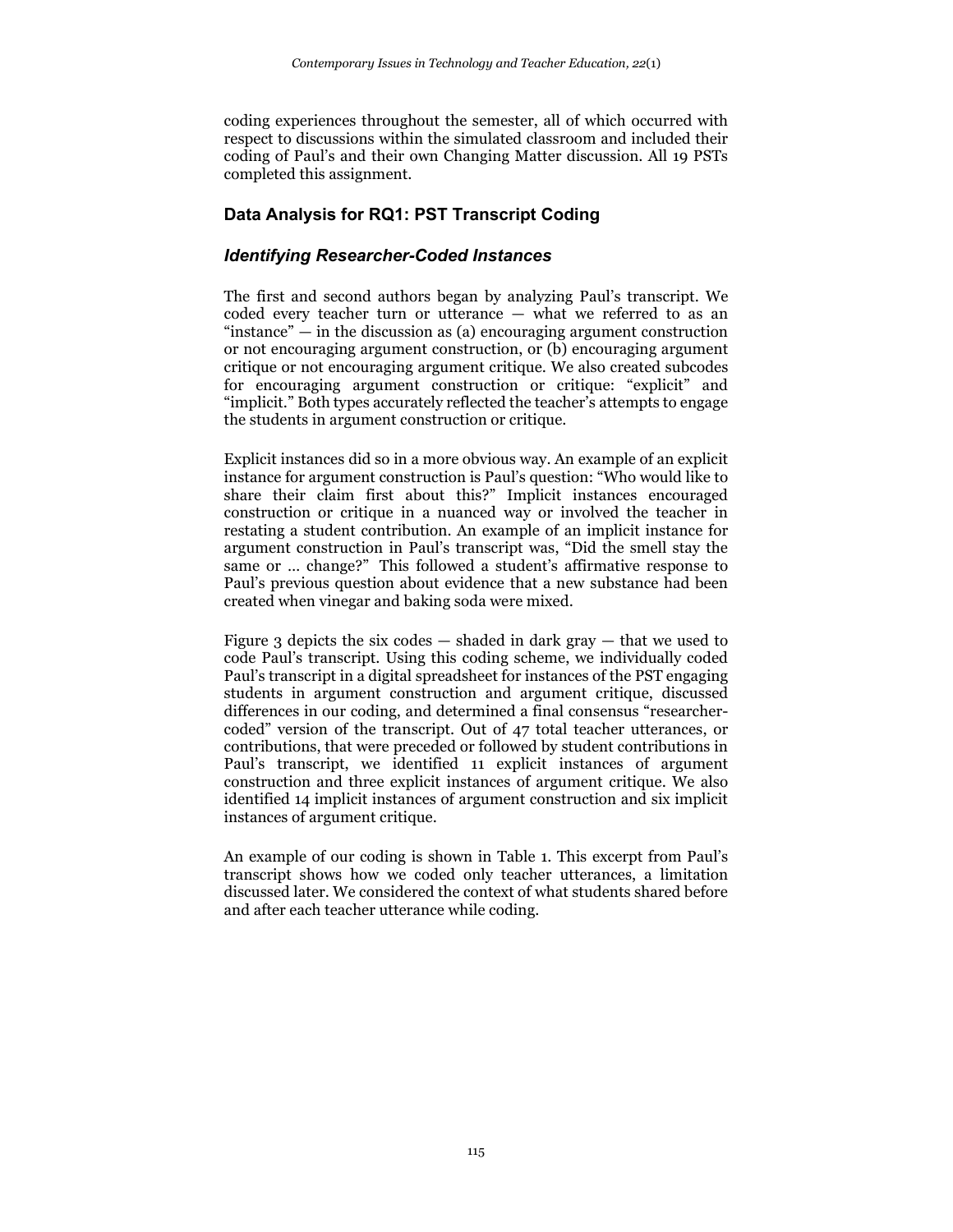

#### **Figure 3** *Researcher Coding Scheme With Six Shaded Codes*

We used a similar process to generate a researcher-coded transcript identifying explicit and implicit instances when the PSTs prompted students to engage in argument construction and critique within their own transcripts. To do so, we independently coded five randomly selected PSTs' transcripts. Our intercoder accuracy — including agreement about explicit instances, implicit instances, and nonexamples — for argument construction across all 210 teacher turns within the five PST discussions was 76%; for argument critique, it was 91%.

We resolved differences in coding for this subset of transcripts and refined our coding rules. I then used the refined set of coding rules to code the remaining PST transcripts. I returned to the PST transcript we initially coded and Paul's transcript to ensure consistency in our coding, recoding as necessary. One PST did not code the teacher turns within the transcript and, thus, their transcript was not included in this analysis. The result was 19 unique researcher-coded transcripts: one for Paul's transcript and 18 for the PSTs' own transcripts. Table 2 shows the numbers of researcheridentified explicit instances of argument construction and argument critique for both PSTs' own and Paul's transcripts.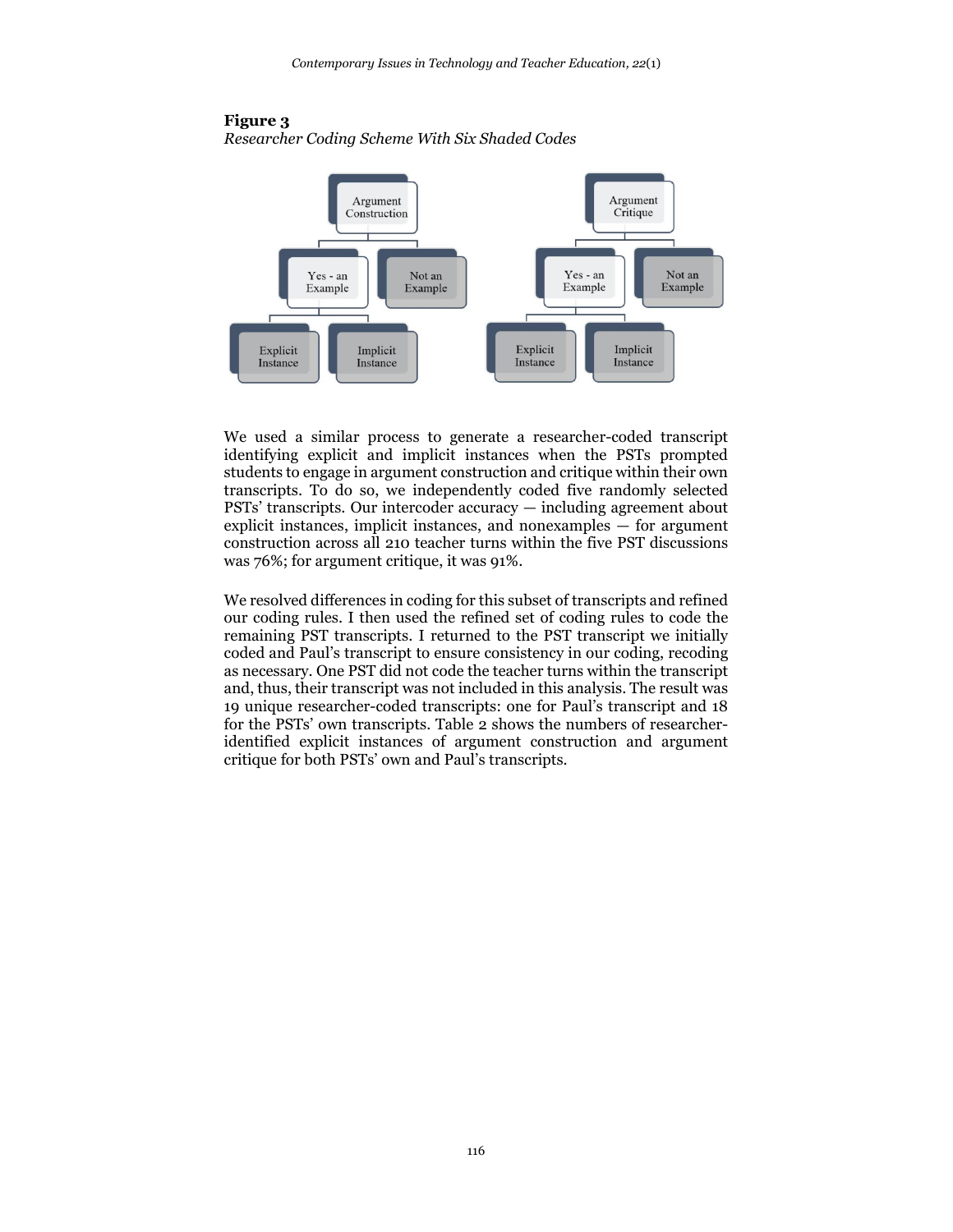## **Table 1**

| Researcher-Coded Excerpt From Paul's Transcript |  |  |
|-------------------------------------------------|--|--|
|                                                 |  |  |

| <b>Speaker</b>    | <b>Utterance</b>                                                                                                                                                                   | <b>Argument</b><br>Construction                                      | Argument<br>Critique                                                       |
|-------------------|------------------------------------------------------------------------------------------------------------------------------------------------------------------------------------|----------------------------------------------------------------------|----------------------------------------------------------------------------|
| Paul<br>(Teacher) | So let's work backwards now<br>to investigation number two.<br>Who would like to share their<br>claim first about this?                                                            | Yes - Explicit                                                       | N <sub>0</sub>                                                             |
| Will              | I will.                                                                                                                                                                            |                                                                      |                                                                            |
| Paul<br>(Teacher) | All right Will.                                                                                                                                                                    | N <sub>0</sub>                                                       | No.                                                                        |
| Will              | I think that the second one,<br>the baking soda and vinegar<br>did make something new.                                                                                             |                                                                      |                                                                            |
| Jayla             | Well, I disagree.                                                                                                                                                                  |                                                                      |                                                                            |
| Will              | Oh, why?                                                                                                                                                                           |                                                                      |                                                                            |
| Jayla             | Well, because there wasn't<br>anything new made because<br>we were left with what we<br>started with.                                                                              |                                                                      |                                                                            |
| Will              | What do you mean?                                                                                                                                                                  |                                                                      |                                                                            |
| Jayla             | Well, we had the white<br>powder and the liquid<br>leftover in the cup after the<br>bubbles went away.                                                                             |                                                                      |                                                                            |
| Will              | I still think it's something<br>new.                                                                                                                                               |                                                                      |                                                                            |
| Paul<br>(Teacher) | By a show of hands, who<br>agrees with Carlos and Will<br>on this statement, that there<br>was something new created?<br>Okay, and then Mina and<br>Jayla, you disagree with that? | Yes - Implicit<br>(asking to<br>state a claim<br>by raising<br>hand) | Yes - Explicit                                                             |
| Jayla             | Yeah.                                                                                                                                                                              |                                                                      |                                                                            |
| Paul<br>(Teacher) | All right. Explain to Will,<br>Emily and Carlos, what you<br>believe.                                                                                                              | Yes - Explicit                                                       | Yes - Implicit<br>(subtle<br>reference to<br>Mina/Jayla's<br>disagreement) |
|                   | Note. Paul is the teacher in this transcript while Jayla and Will are two of the<br>students in the simulated classroom.                                                           |                                                                      |                                                                            |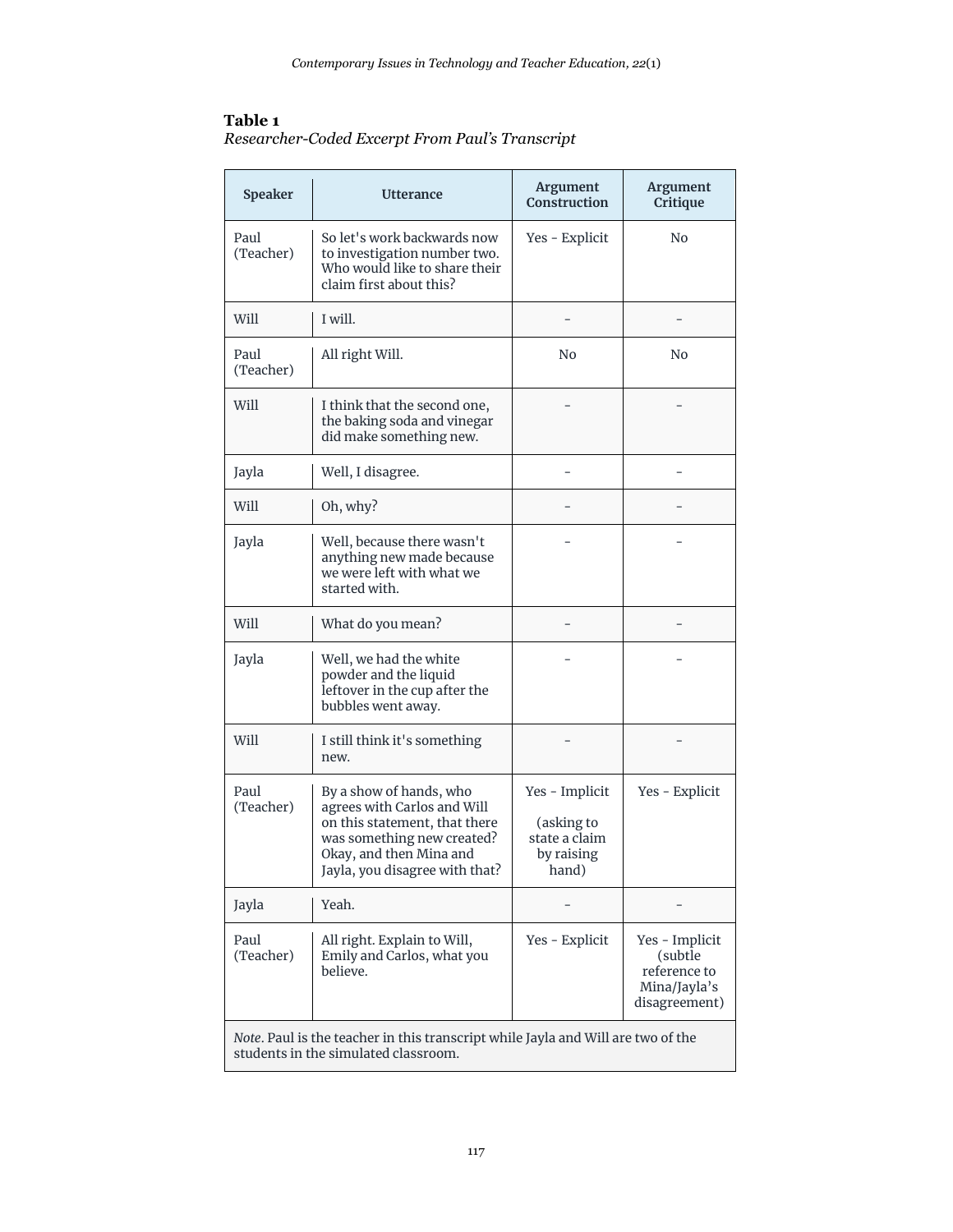### **Table 2**

*Summary of Explicit Instances for Argument Construction and Critique Within Transcripts*

| <b>Argument</b><br><b>Type</b> | <b>Explicit Instances in Paul's</b><br>Transcript ( $n = 19$ PSTs) |                                                                 | Explicit Instances in PSTs'<br>Transcripts ( $n = 18$ PSTs)          |                                                                 |
|--------------------------------|--------------------------------------------------------------------|-----------------------------------------------------------------|----------------------------------------------------------------------|-----------------------------------------------------------------|
|                                | Number of<br>Explicit<br><b>Instances</b>                          | <b>Total Explicit</b><br><b>Instances</b><br><b>Across PSTs</b> | Number of<br><b>Instances Per</b><br>Transcript<br>Mean $(SD)$ $[c]$ | <b>Total Explicit</b><br><b>Instances</b><br><b>Across PSTs</b> |
| Argument<br>Construction       | 11                                                                 | 209 [a]                                                         | 11.6(4.8)                                                            | $209$ [d]                                                       |
| Argument<br>Critique           | 3                                                                  | 57 [b]                                                          | 3.4(2.6)                                                             | 61                                                              |

[a] This number comes from multiplying 11 explicit instances by 19 PSTs who coded Paul's transcript.

[b] This number comes from multiplying three explicit instances by 19 PSTs who coded Paul's transcript.

[c] Note that *M* and *SD* are included here since there were different numbers of instances of argument construction and critique for each PST.

[d] The total number of instances here is coincidentally the same number as the total explicit instances for Paul's transcript.

### *Comparing PST Coding to Researcher-Coded Explicit Instances*

Next, we compared the researcher-coded transcripts to the PSTs' coding by identifying where each PST did or did not code each explicit instance and, if applicable, included nonexamples in their coding. We calculated percentages of explicit instances that were and were not coded, as well as percentages of PSTs who coded or missed explicit instances or coded nonexamples.

Within the tables in the findings section, we aggregated the data to be able to share data similarly for PSTs' coding of Paul's and their own transcripts. This approach simplifies the presentation of data, since a specific number of researcher-coded instances for argument construction and critique for Paul's transcript was obtained, but that number was different for each of the PSTs' own transcripts.

In the findings section, we not only reference data in these tables but also provide insights regarding how coding varied across participants (e.g., sharing the range of the percentage of explicit instances of argument construction that the 19 PSTs coded, as well as the mean and standard deviation of those percentages). The percentages shared in this article help to describe our participant responses and are not meant to indicate generalizability or statistical significance.

Finally, we analyzed the explicit instances that were missed by one or more PSTs to identify patterns that suggested what explicit instances PSTs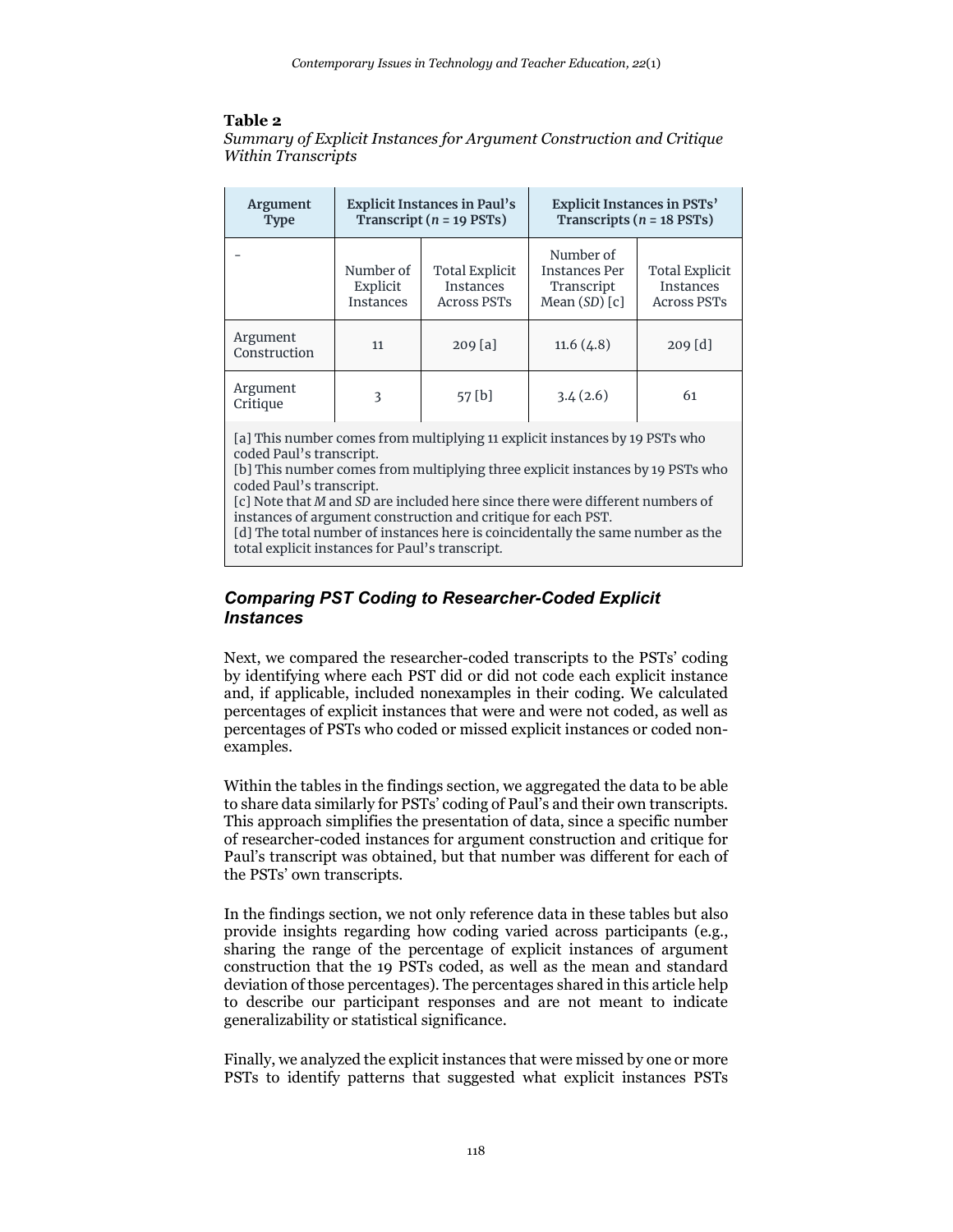tended to miss in their coding. We also examined any patterns in the nonexamples PSTs tended to associate with argument construction or critique.

### **Data Analysis for RQ2: PST Perceptions About Transcript Coding**

To analyze the Flipgrid video responses, we transcribed them and created a priori structural codes for each of the four questions. For each of these codes, the first and third author first independently generated emergent subcodes to describe the data, assigning one or more subcodes to each PST's response; compared the subcodes; and came to consensus about a final list of subcodes to assign to each response. The second author reviewed the codes, subcodes, and assignments; slight changes were made to improve the coding based on the second author's review.

Ultimately, we identified 23 codes organized into five themes to describe PSTs' perspectives on coding their own transcripts and 27 codes organized into five themes regarding coding others' transcripts. We combined similar codes in our presentation of findings in this paper, presenting 20 codes relevant to PSTs coding others' or their own transcripts.

## **Findings**

This section is organized into three main parts. First, the PSTs' coding accuracy of the explicit instances of argument construction and critique is addressed. PSTs coded most instances accurately. Missed instances of argument construction were somewhat more likely to be those that encouraged students to share their reasoning, as compared to sharing their claims or evidence. We did not identify evidence that PSTs missed coding particular kinds of questions or prompts to encourage argument critique.

Second, PSTs sometimes coded nonexamples for both argument construction and critique. This represents an area in which I could improve my instructional practice in the future to help PSTs enhance their understandings of encouraging argument construction or critiquing an argumentation discussion.

Third, we address PSTs' perspectives on the value of transcript coding using their own and others' transcripts. This coding moves beyond linking constructs with transcript excerpts accurately and precisely. It provides some evidence that the PSTs valued engaging in transcript coding to reflect and prepare for future discussions.

### **Accurate and Missed Codes**

Table 3 summarizes coding accuracy for both argument construction and argument critique within both Paul's transcript and the PSTs' own transcripts across the PSTs. (See Table 1 for how the number of total explicit instances were determined for Paul's transcript and PSTs' own transcripts.) In summary, PSTs coded between 61% and 84% of the explicit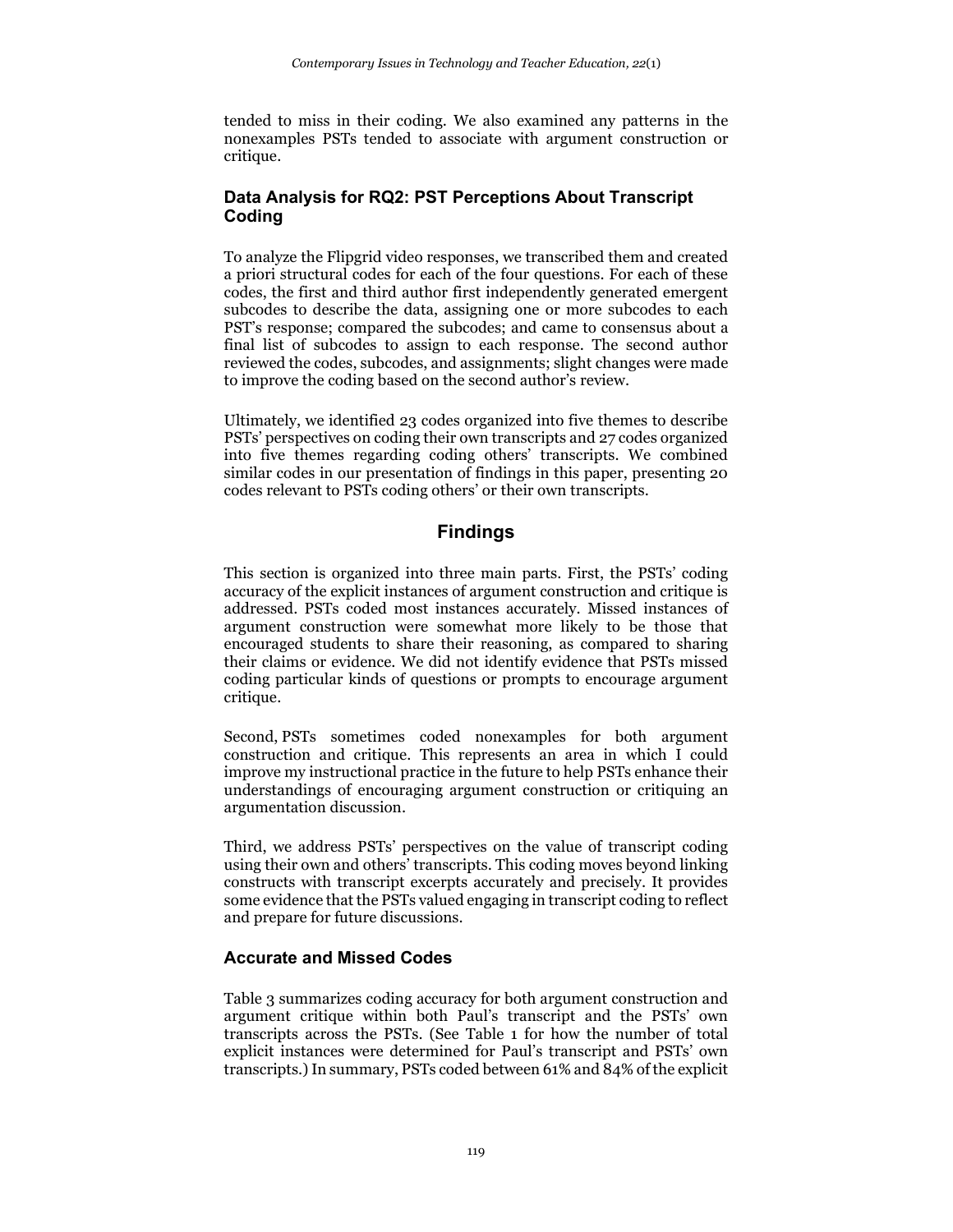instances of argument construction and critique. In the sections that follow, we report on the existence of patterns with respect to the types of questions and prompts that the PSTs missed.

#### **Table 3**

| Accurately Coded and Missed Explicit Instances Across PSTs |  |  |  |
|------------------------------------------------------------|--|--|--|
|                                                            |  |  |  |

| <b>Argument</b><br><b>Type</b> | <b>Explicit Instances in</b><br>Paul's Transcript ( $n = 19$<br>PST <sub>s</sub> ) |                                                             |                                                                      | Explicit Instances in PSTs'<br>Transcripts ( $n = 18$ PSTs)     |
|--------------------------------|------------------------------------------------------------------------------------|-------------------------------------------------------------|----------------------------------------------------------------------|-----------------------------------------------------------------|
|                                | Number of<br>Explicit<br><b>Instances</b>                                          | Total<br>Explicit<br><b>Instances</b><br><b>Across PSTs</b> | Number of<br><b>Instances Per</b><br>Transcript<br>Mean $(SD)$ $[c]$ | <b>Total Explicit</b><br><b>Instances</b><br><b>Across PSTs</b> |
| Argument<br>Construction       | 11                                                                                 | $209$ [a]                                                   | 11.6(4.8)                                                            | $209$ [d]                                                       |
| Argument<br>Critique           | 3                                                                                  | 57 [b]                                                      | 3.4(2.6)                                                             | 61                                                              |

[a] This number comes from multiplying 11 explicit instances by 19 PSTs who coded Paul's transcript.

[b] This number comes from multiplying three explicit instances by 19 PSTs who coded Paul's transcript.

[c] Note that *M* and *SD* are included here since there were different numbers of instances of argument construction and critique for each PST.

[d] The total number of instances here is coincidentally the same number as the total explicit instances for Paul's transcript.

#### *Accurate and Missed Codes for Argument Construction*

Each PST coded between 0% and 100% ( $M = 61\%$ ;  $SD = 31\%$ ) of the 11 explicit instances within Paul's transcript. Only one participant coded all 11 explicit instances of Paul prompting students to engage in argument construction. Each instance was coded by 47% to 74% of participants. As shown in Table 2, PSTs collectively missed 39% of explicit instances of argument construction in Paul's transcript.

Across the 18 PSTs who coded their own transcripts, 209 researcher-coded explicit instances of argument construction could have been coded. (This number, 209, is coincidentally the same number of total explicit instances across the 18 PSTs' transcripts as there were for Paul's transcript  $-11$ instances multiplied by 19 PSTs who coded Paul's transcript).

This result demonstrates that the PSTs utilized questions and prompts to encourage argument construction in their discussions. Each PST coded between 17% and 100% ( $M = 73\%$ ; *SD* = 17%) of the five to 22 explicit instances of argumentation construction  $(M = 11.6; SD = 4.8)$  within each of their transcripts. Altogether, PSTs missed 27% of explicit instances of argument construction in their own transcripts.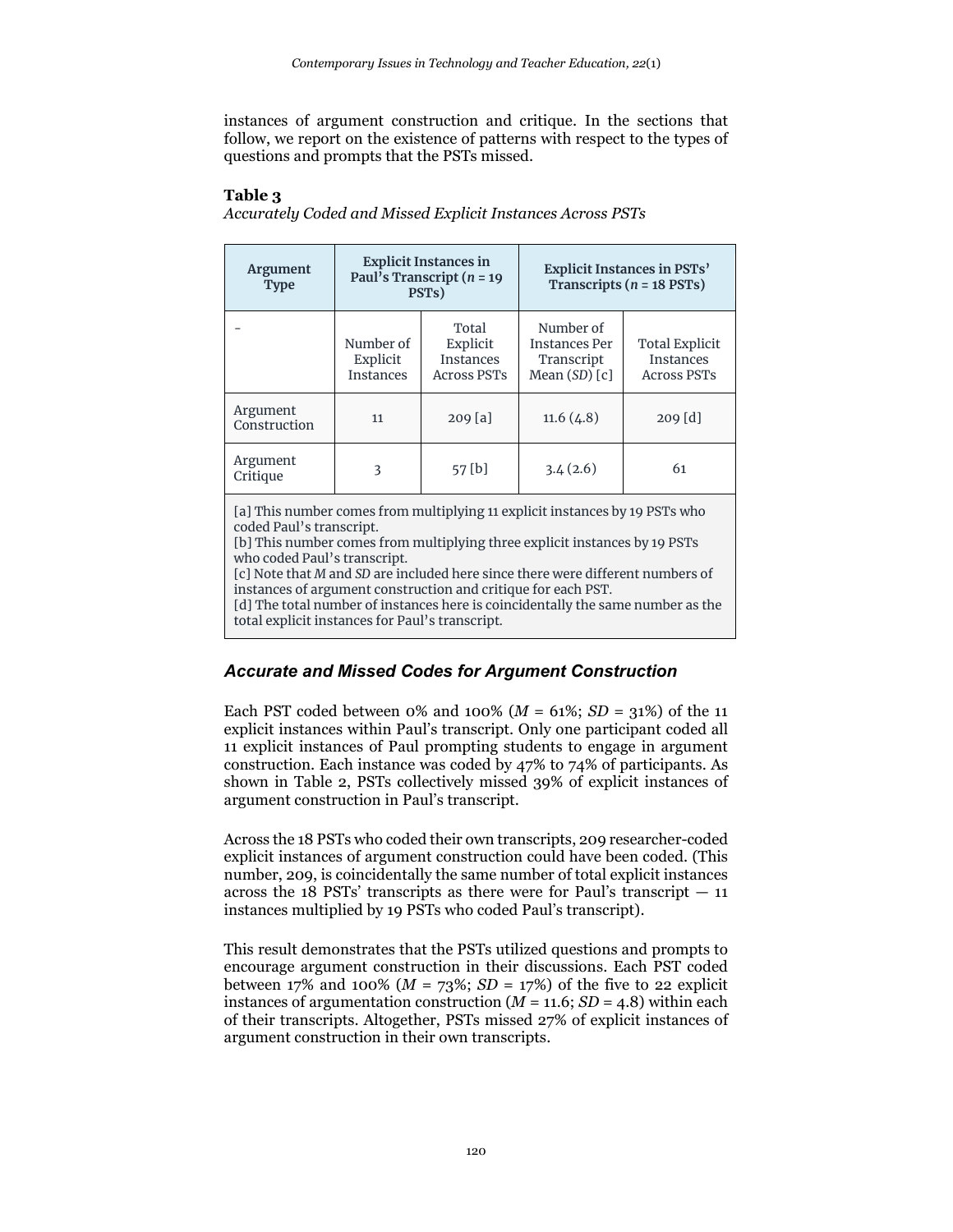To search for patterns of what kinds of questions or prompts PSTs tended to miss in their coding, we combined the explicit instances of argument construction that PSTs collectively missed in Paul's transcript (82 instances) and their own transcripts (56 instances), totaling 138 instances. We categorized these missed instances as prompts/questions that attempted to elicit (a) claims, (b) evidence, or (c) reasoning or justification. The data reported in Table 4 suggests that PSTs may be more likely to miss explicit instances that aim to elicit reasoning or justification from students; however, we cannot make this assertion with statistical significance.

#### **Table 4**

*Missed Explicit Instances of Argument Construction in Paul's and PSTs' Own Transcripts*

| <b>Missed</b><br>Code<br>Category | Percentage<br>of Missed<br><b>Instances</b><br>$(n = 138)$ [a] | <b>Examples From Paul's and PSTs' Transcripts</b>                                                                                                                                                                                                                                                                                                                 |
|-----------------------------------|----------------------------------------------------------------|-------------------------------------------------------------------------------------------------------------------------------------------------------------------------------------------------------------------------------------------------------------------------------------------------------------------------------------------------------------------|
| Claim                             | 30%                                                            | Who wants to share their claim first? [About]<br>vinegar and milk experiment] [Paul]<br>Back to Jayla and Mina, can you guys tell me what<br>you thought for number two? Did you guys think<br>that it was a new substance or the same?<br>[Savannah]                                                                                                             |
| Evidence                          | 30%                                                            | Jayla you claimed that just because the bubbles<br>went away, that it didn't create something new,<br>correct?  But there was another evidence that it<br>actually changed, that something. [Paul]<br>So what I'm getting is that you mixed together<br>two liquids and that something else was formed.<br>Can someone describe what else was formed?<br>[Aliyah] |
| Reasoning                         | 48%                                                            | All right. Will and Carlos, do you guys mind<br>explaining your point to each other? [Paul]<br>Emily, I would like it for you to explain your<br>answers as to why you thought that there was<br>nothing new in this investigation. [Haley]                                                                                                                       |
| not add to 100%.                  |                                                                | [a] Some instances were coded as evidence and reasoning; thus percentages do                                                                                                                                                                                                                                                                                      |

## *Accurate and Missed Codes for Argument Critique*

We found only three explicit instances of argument critique within Paul's transcript, which represents 57 total explicit instances of argument critique that all 19 PSTs could have coded. Of these 57 instances, the PSTs collectively coded 76% and missed 24%. Each PST coded between 0% and 100% ( $M = 75\%$ ;  $SD = 35\%$ ) of the three explicit instances within Paul's transcripts. Further, over half of participants (58%) identified all three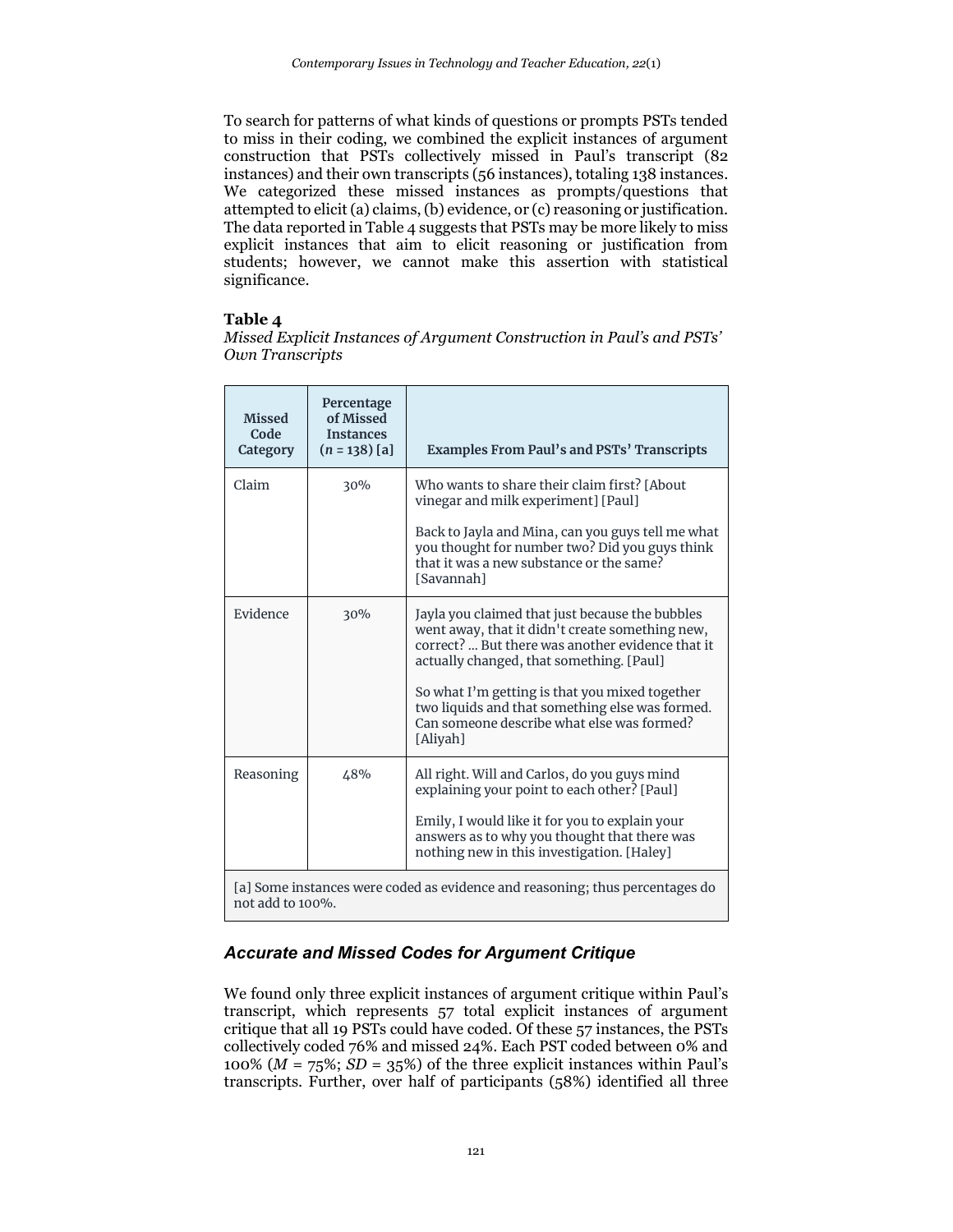explicit instances of Paul prompting students to engage in argument critique. Each instance was coded by  $74\%$  to 79% of participants (Table 5).

#### **Table 5**

*PST Coding of Explicit Instances of Argument Critique in Paul's Transcript*

| <b>Researcher-Coded Required Instances</b>                                                                                                                                                      | Percentage PSTs $(n = 19)$ |           |
|-------------------------------------------------------------------------------------------------------------------------------------------------------------------------------------------------|----------------------------|-----------|
|                                                                                                                                                                                                 | Coded                      | Not Coded |
| Does anybody agree with what Emily said?<br>Jayla, Mina, would you like to add on to<br>what Emily was saying that she doesn't<br>Why don't you guys believe that<br>something new was created? | 79%                        | 21%       |
| By a show of hands, who agrees with<br>Carlos and Will on this statement, that<br>there was something new created? Okay,<br>and then Mina and Jayla, you disagree<br>with that?                 | 74%                        | 26%       |
| So there was a more chemical change in<br>that ? Does anybody still have any<br>disagreement about that, Jayla, Mina?                                                                           | 74%                        | 26%       |
| <i>Note:</i> All three explicit instances in Paul's transcript are included in this table.                                                                                                      |                            |           |

Each of these instances encouraged students to state their agreement or disagreement with another student or group. In two of the three instances, Paul also asked why students agreed or disagreed. Given the low number of explicit instances of argument critique in Paul's transcript, their similar nature, and the similar percentage of coding and not coding these instances, we did not identify any patterns that would suggest why some PSTs did not code some of the instances.

Across the 18 PSTs who coded their own transcripts, we identified 61 explicit instances of argument critique within 16 of the PSTs' transcripts. Two transcripts did not include prompts or questions to encourage argument critique. Of the 61 explicit instances, the 16 PSTs coded 84%. Each of the 16 PSTs who encouraged argument critique in their discussions coded between 0% and 100% ( $M = 81$ %; *SD* = 26%) of the one to nine explicit instances  $(M = 3.2; SD = 2.2)$  within their transcripts.

The PSTs did not code 10 explicit instances. We observed two types of missed instances: (a) those that asked if students agreed or disagreed with other students (similar to the explicit instances in Paul's transcript) and (b) those that asked students to respond to another student's ideas. As shown in Table 6, most of these missed instances were the first type. In summary, our analysis did not reveal particular types of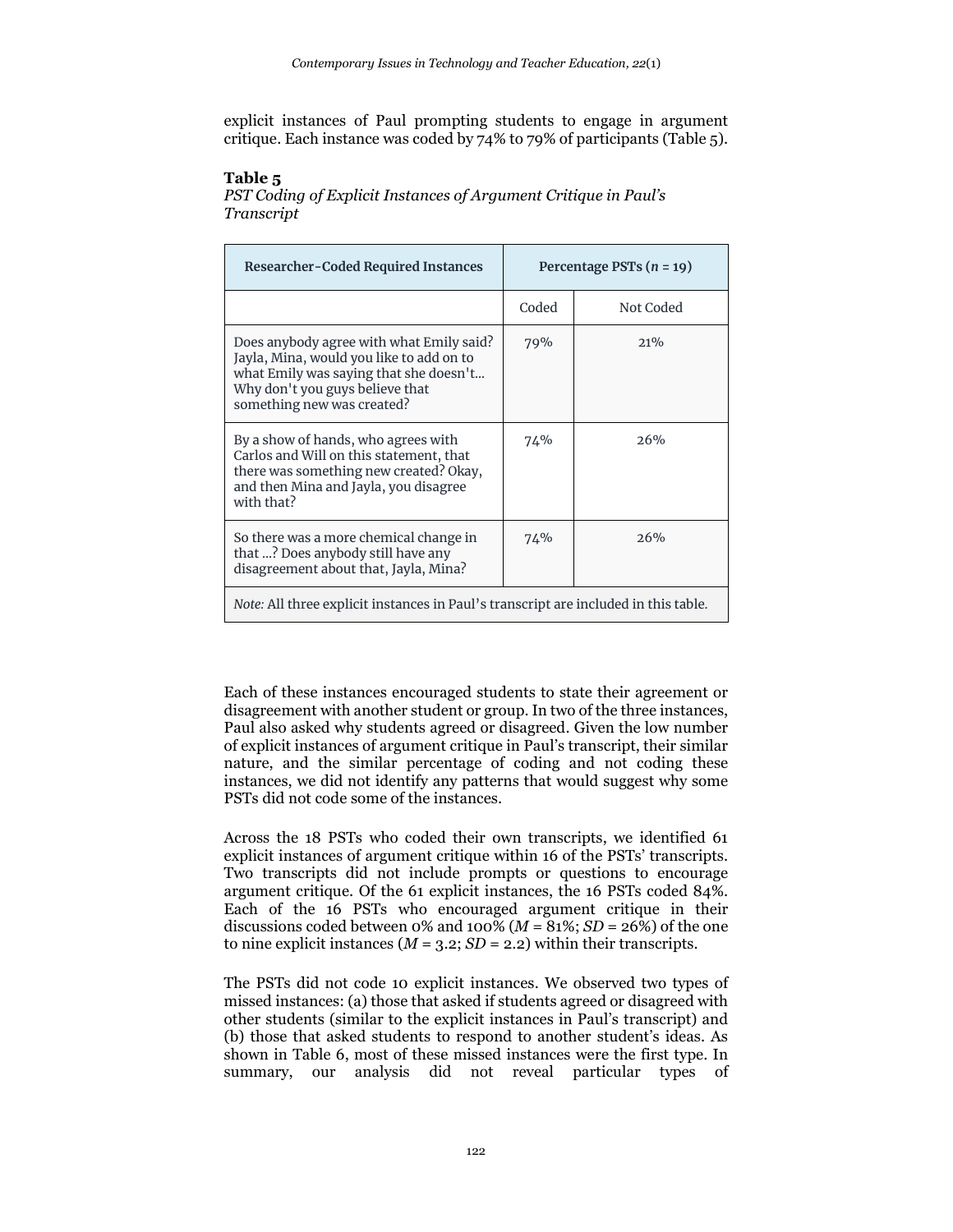prompts/questions that PSTs struggled to associate with argument critique.

#### **Table 6**

*Missed Explicit Instances of Argument Critique in PSTs' Own Transcripts*

| <b>Missed Code</b><br>Category           | Percentage of<br><b>Missed Instances</b><br>$(n = 10)$ | Example                                                                                                                                                                |
|------------------------------------------|--------------------------------------------------------|------------------------------------------------------------------------------------------------------------------------------------------------------------------------|
| Agree or<br>Disagree<br>Language         | 80%                                                    | So does anyone else agree or disagree<br>with Jayla's claim? [Abigail]                                                                                                 |
| Respond to<br>Another<br>Student's Ideas | $2.0\%$                                                | So Carlos is saying it looks different.<br>Mina, what do you think about that?<br>Do you think if something looks<br>different, it's a new substance or not?<br>[Emma] |

### **Coding Nonexamples**

To examine how PSTs coded nonexamples of argument construction or critique, we first tallied the number of teacher utterances that we coded as nonexamples — that is, neither explicit nor implicit examples — of argument construction or critique. Paul's transcript had 475 nonexample teacher utterances for argument construction (25 utterances in his transcript multiplied by 19 PSTs) and 722 nonexamples for argument critique (38 utterances multiplied by 19 PSTs). For PSTs' own transcripts coded by 18 PSTs, there were 472 nonexamples for argument construction and 772 nonexamples for argument critique. Table 7 summarizes the coding of nonexamples by PSTs and references these numbers. Note that more PSTs coded more nonexamples — for both argument construction and argument critique — when coding their own transcripts than when coding Paul's transcript. One reason for this result is that more types of teacher utterances were identified to analyze and, thus, more opportunity for error in coding.

### *Coding Nonexamples of Argument Construction*

As shown in Table 7, only 1% of the teacher utterances in Paul's transcript and 10% of the teacher utterances in PSTs' transcripts were incorrectly coded as argument construction by PSTs. While only four of 19 PSTs (21%) coded nonexamples for argument construction with respect to Paul's transcript, 13 of 18 PSTs (72%) coded nonexamples for argument construction when coding their own transcript. We analyzed the nonexamples in Paul's transcript and the PSTs' transcripts for common themes that grouped the nonexamples by the aim of the prompt (e.g., asking or checking for consensus). We identified three categories (Table 8). In this analysis, we combined the six nonexamples in Paul's transcript with the 48 nonexamples in PSTs' transcripts, for a total number of 53 nonexamples coded by PSTs.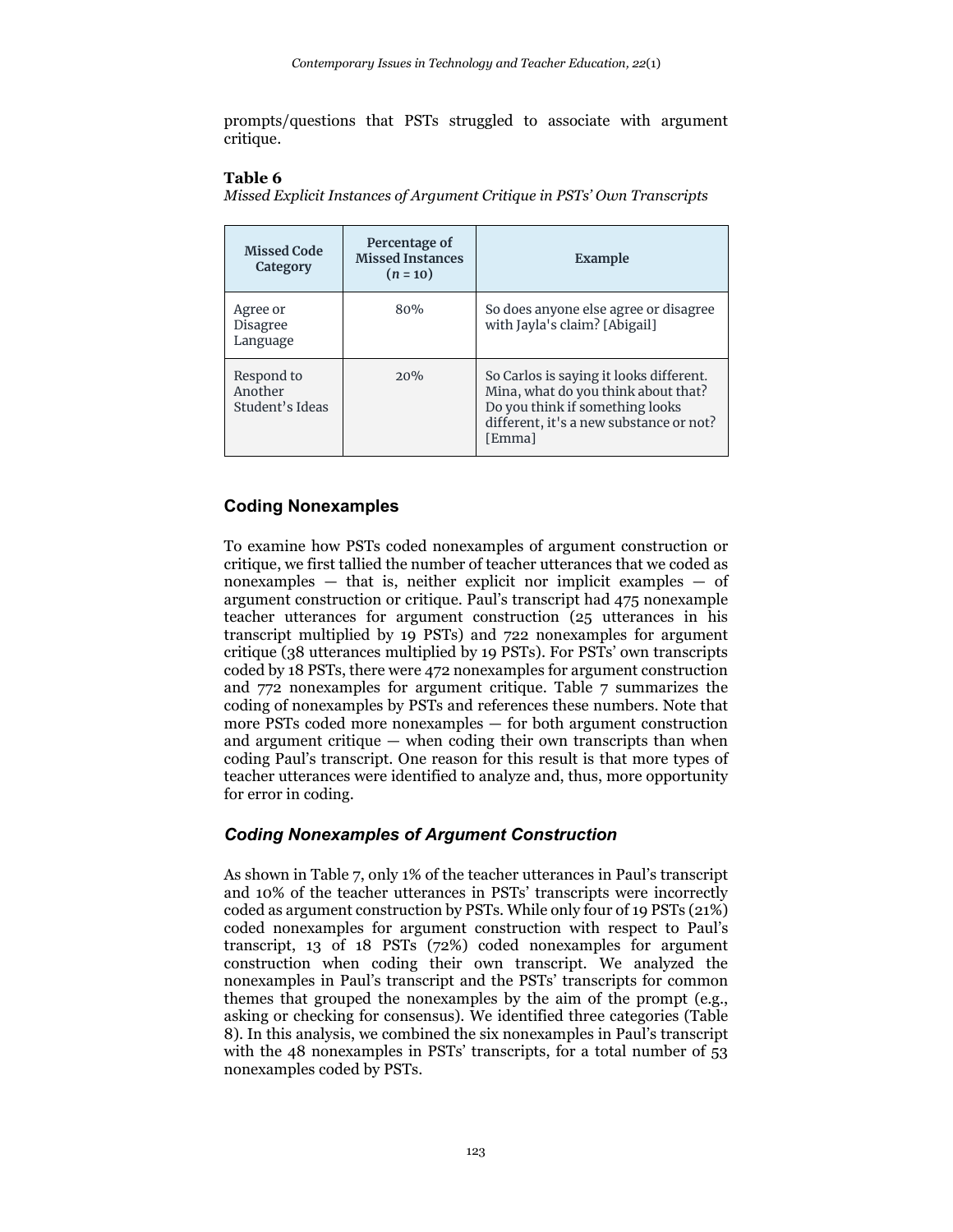#### **Table 7** *Summary of Nonexamples Coded by PSTs*

| <b>Argument</b><br><b>Type</b> | Paul's Transcript                                         |                                                                                                         | <b>Own Transcript</b>                                     |                                                                                                         |
|--------------------------------|-----------------------------------------------------------|---------------------------------------------------------------------------------------------------------|-----------------------------------------------------------|---------------------------------------------------------------------------------------------------------|
|                                | Number of<br>PSTs who<br>Coded<br>Nonexamples<br>$(n=19)$ | Nonexamples<br>across PSTs<br>(No. of)<br>nonexamples<br>coded out of<br>total possible<br>nonexamples) | Number of<br>PSTs who<br>Coded<br>Nonexamples<br>$(n=18)$ | Nonexamples<br>across PSTs<br>(No. of)<br>nonexamples<br>coded out of<br>total possible<br>nonexamples) |
| Argument<br>Construction       | 4                                                         | $1\%$<br>(6 of 475)                                                                                     | 13                                                        | $10\%$<br>$(47 \text{ of } 472)$                                                                        |
| Argument<br>Critique           | 16                                                        | 6%<br>(43 of 722)                                                                                       | 18                                                        | $11\%$<br>(83 of 772)                                                                                   |

### **Table 8**

*Nonexamples of Argument Construction Coded by PSTs in Paul's and Their Own Transcripts*

| Category                                                                         | Percentage of<br><b>Nonexamples</b><br>$(n = 53)$ | Nonexamples of Argument<br>Construction                                                                                                                                                       |
|----------------------------------------------------------------------------------|---------------------------------------------------|-----------------------------------------------------------------------------------------------------------------------------------------------------------------------------------------------|
| Asking or checking<br>for consensus                                              | 49%                                               | Okay, so for the second<br>investigation of white vinegar and<br>baking soda, what have we<br>decided? Have we decided that it's<br>a new substance? What consensus<br>are we making? [Haley] |
| Inquiring<br>about observations (apart<br>from being in support of a<br>claim)   | 28%                                               | Let's talk about what we saw for<br>the baking soda and pepper. So<br>what did you notice? What did you<br>observe? [Emily]                                                                   |
| Asking questions about<br>related science<br>content (e.g., states of<br>matter) | 28%                                               | Can we see a gas? [Paul]                                                                                                                                                                      |
| Other [a]                                                                        | $4\%$                                             | Okay. Will do you have anything to<br>add onto that? [After Emily shares<br>something that Will had not yet<br>considered.] [Patrick]                                                         |

*Note:* Some nonexamples were coded in more than one category. [a] This category includes instances that were not similar to other instances and thus not categorized.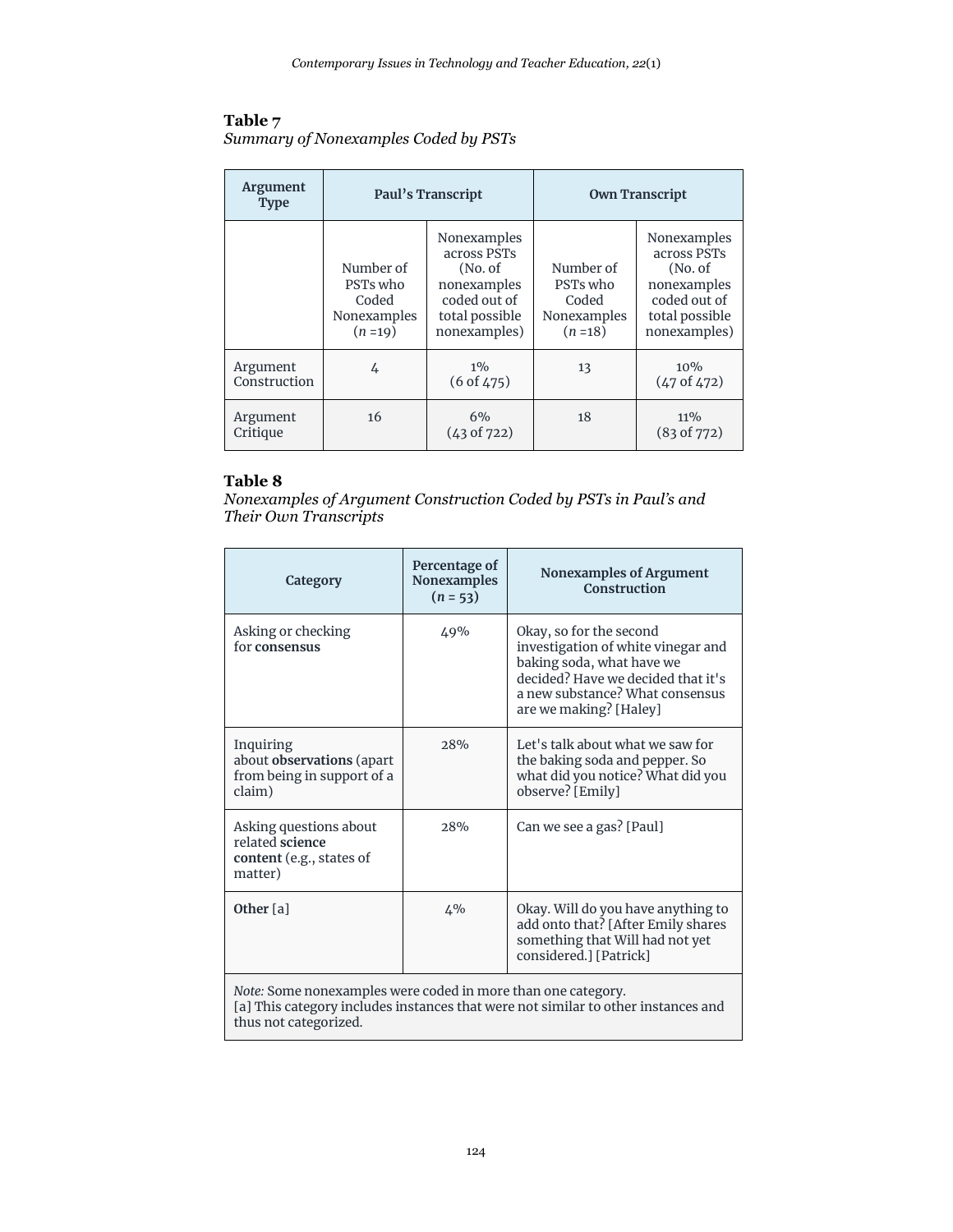The most frequently coded nonexample category were instances in which the PST was checking for consensus. We also asked PSTs to code for teacher questions and prompts to build consensus, but these data are not reported in this article; most of these instances were also coded as such. Other categories of coding nonexamples of argument construction, relevant to over one quarter of instances each, entailed (a) asking students to share what they noticed in an investigation without those observations being used as evidence with respect to a claim and (b) asking questions about scientific concepts or definitions (most often about the states of matter).

### *Coding Nonexamples of Argument Critique*

As shown in Table 7, 6% of the teacher utterances in Paul's transcript and 11% of the teacher utterances in PSTs' transcripts were incorrectly coded as argument critique by PSTs. In both cases, a relatively high percentage of PSTs coded nonexamples with respect to argument critique, that is, 16 of 19 (84%) for Paul's transcript and 18 of 18 (100%) for their own transcript.

As we did for argument construction, we analyzed these instances of coding nonexamples for argument critique within both Paul's and PSTs' own transcripts, which included 126 nonexamples (Table 9). We identified nine categories that described the aim of the question and captured more than one instance each. Three of these instances were the same as categories for coding nonexamples of argument construction, that is, questions or prompts that were about observations (but not being in support of a claim; 30% of nonexamples of argument critique and 28% of nonexamples of argument construction); checked for consensus (26% of nonexamples of argument critique instances and 49% of nonexamples of argument construction); and asked about science content (4% of nonexamples of argument critique and 28% of nonexamples of argument construction).

Additionally, PSTs' coding of nonexamples of argument critique included questions and prompts about argument construction, including eliciting claims, evidence and reasoning (46% of nonexamples); asking students to convince one another of their arguments (17%); and asking students if they had revised their ideas (12%). Also, statements such as, "Would you like to add onto that?" were included in over one third (39%) of nonexamples. Importantly, in our researcher coding process, we checked to see if such "add onto" statements followed prior explicit requests by the teacher to engage in critique or followed from students engaging in critique; however, these nonexamples did not.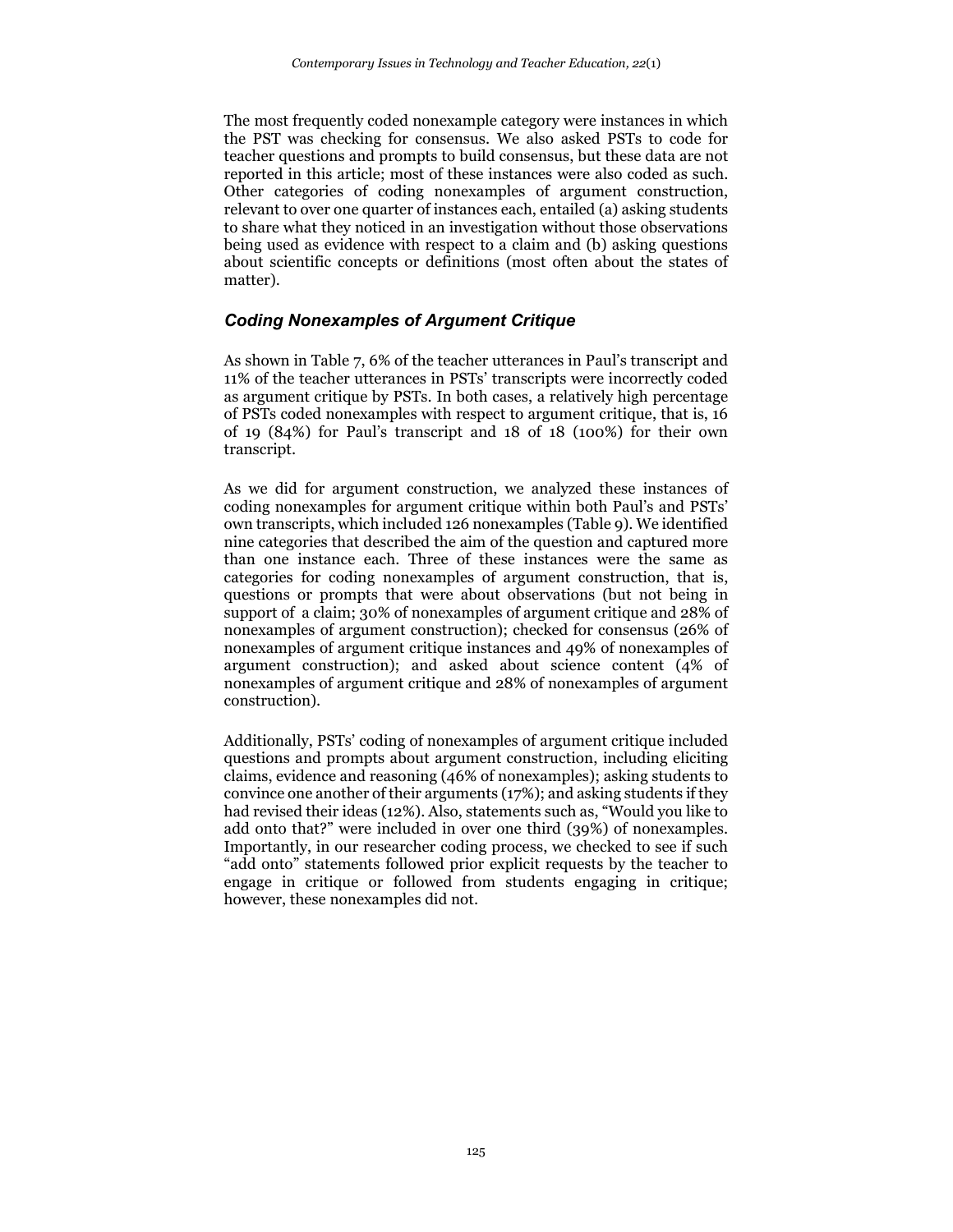## **Table 9**

*Nonexamples of Argument Critique Coded by PSTs in Paul's and Their Own Transcripts*

| Category                                                                                                                   | Percentage of<br><b>Nonexamples</b><br>$(n = 126)$ | <b>Nonexamples of Argument</b><br>Critique                                                                                      |
|----------------------------------------------------------------------------------------------------------------------------|----------------------------------------------------|---------------------------------------------------------------------------------------------------------------------------------|
| Asking students<br>about claims, evidence, or<br>reasoning                                                                 | 46%                                                | Does anybody have anything<br>they'd like to add to Carlos's<br>claim or something different<br>that they observed? [Haley]     |
| Asking students to add on to<br>what others said (but not<br>clearly about critiquing an<br>argument)                      | 39%                                                | Emily, do you have anything<br>to add to what Jayla is<br>saying? [Kayla]                                                       |
| Inquiring<br>about observations or what<br>was noticed in the<br>investigation (apart from<br>being in support of a claim) | 30%                                                | A white gloopy solid thing?<br>Okay, and anybody else have<br>anything to add to that?<br>[Stephanie]                           |
| Asking or checking<br>for consensus                                                                                        | 26%                                                | Okay  have we decided that<br>it's a new substance? What<br>consensus are we making?<br>[Haley]                                 |
| Asking students to try<br>to convince another student<br>or group [a]                                                      | 17%                                                | Do one of you want to explain<br>to Jayla and Mina  why it did<br>make something new?<br>[Chloe]                                |
| Asking students if their<br>ideas have changed<br>(argument revision) [a]                                                  | 12%                                                | You're changing your mind?<br>How about you Will? [Paul]                                                                        |
| Asking questions about<br>related science<br>content (e.g., states of<br>matter)                                           | $4\%$                                              | So we have a liquid, a solid,<br>and the bubbles. Emily, what<br>did you say before? What<br>were bubbles proof of?<br>[Alyssa] |
| Subtle questions about what<br>students are thinking                                                                       | 3%                                                 | What are you thinking, Jayla?<br>[Hannah]                                                                                       |
| Asking students<br>to restate another student's<br>idea                                                                    | 2%                                                 | Awesome. Can anyone repeat<br>what your classmate said in<br>different words? [Savannah]                                        |
| Note: Some nonexamples were coded in more than one category.<br>[a] These are aspects of argument construction.            |                                                    |                                                                                                                                 |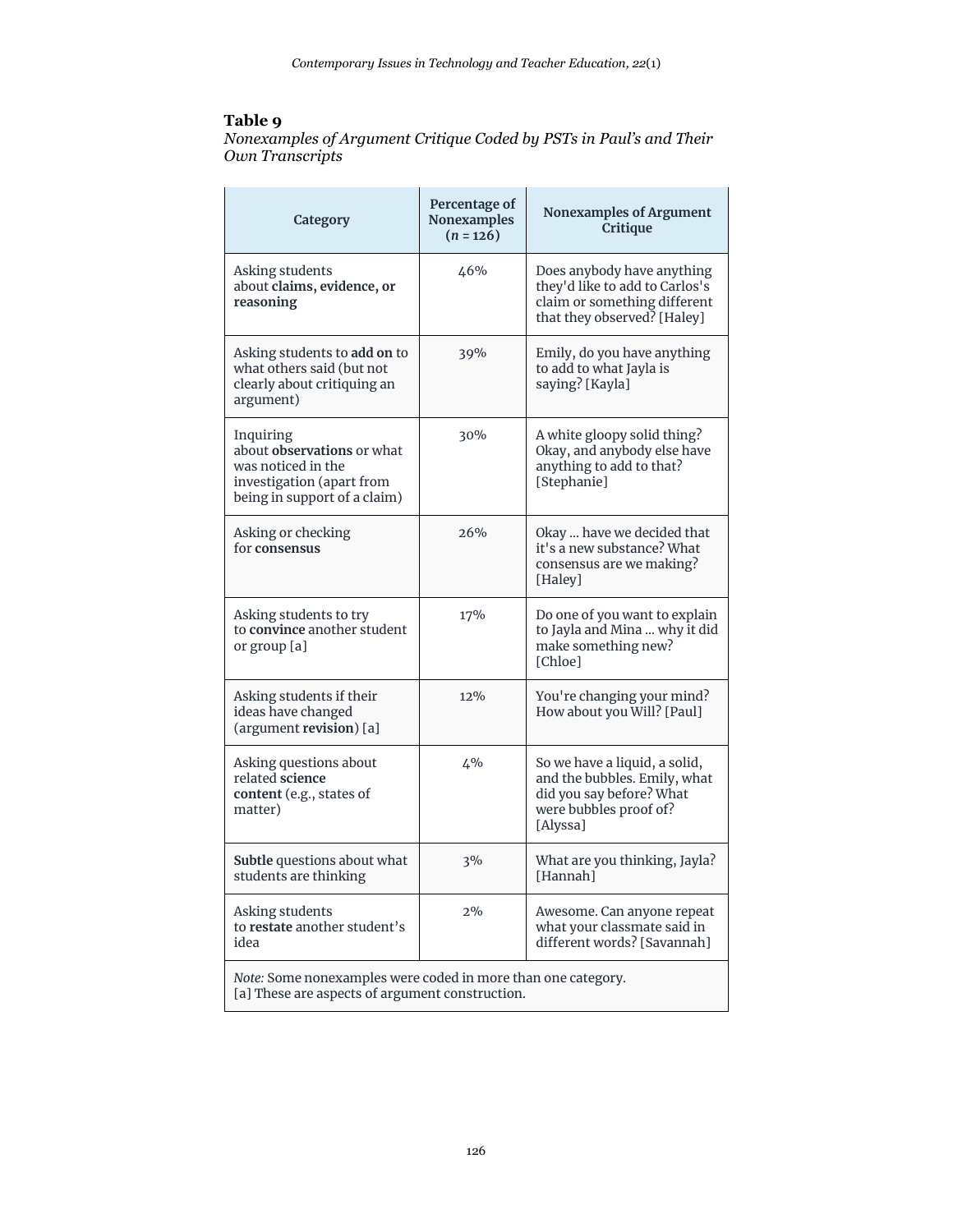### **PSTs' Perceptions About Transcript Coding**

In their Flipgrid videos, the PSTs described the utility of coding others' transcripts and their own transcripts. As described in the following sections, PSTs mentioned broader benefits of transcript coding; some also mentioned specific benefits, including how they benefitted from reflecting on their own or borrowing ideas from others' questions and prompts to encourage argument construction and critique. Over half of the PSTs specifically mentioned that transcript coding would help their future teaching practice.

### *Perceptions About Coding Others' Transcripts*

The PSTs in this study had multiple opportunities to code others' transcripts, including Paul's transcript for the Changing Matter discussion, another peer's transcript for the Changing Matter discussion (not included in this analysis), and one other transcript used to prepare for the second of three argumentation discussions during the semester. Most participants (79%) said that when coding others' transcripts, they noticed various teaching approaches, techniques, or strategies they had not previously considered. Emily's Flipgrid response is a good example:

> So from my peers I was able to learn about different methods and ways to facilitate the discussion that worked well for them and addressing the five features. Coding others' transcripts … [gave] me the opportunity to evaluate which methods they applied that were successful for them and how I could apply it into my own discussion.

Note that the "five features" of high-quality argumentation discussions that Emily mentioned include encouraging argument construction and critique, student-to-student interactions, and other aspects of argumentation discussions (Mikeska et al., 2019).

Participants also noticed specific aspects of discussions within others' transcripts. The most frequently mentioned strategy was encouraging direct student-to-student talk (58%). The participants also mentioned their noticing of when the other teacher prompted students to engage in argument construction (16%), argument critique (42%), and building consensus (26%).

Grace learned some specific ideas from Paul's transcript that she aimed to apply in her own Changing Matter discussion:

> While I was coding Paul's transcript, actually, I noticed … supporting students in speaking directly to one another … encouraging the students to engage in one another and one another's ideas, and … supporting students in evaluating and critiquing one another's ideas – I thought he did an incredible job at that.… The students were very respectful when they were evaluating and critiquing one another. He had the students engaged with one another's ideas, and they were able to speak directly to each other. After reading his transcript and coding it, I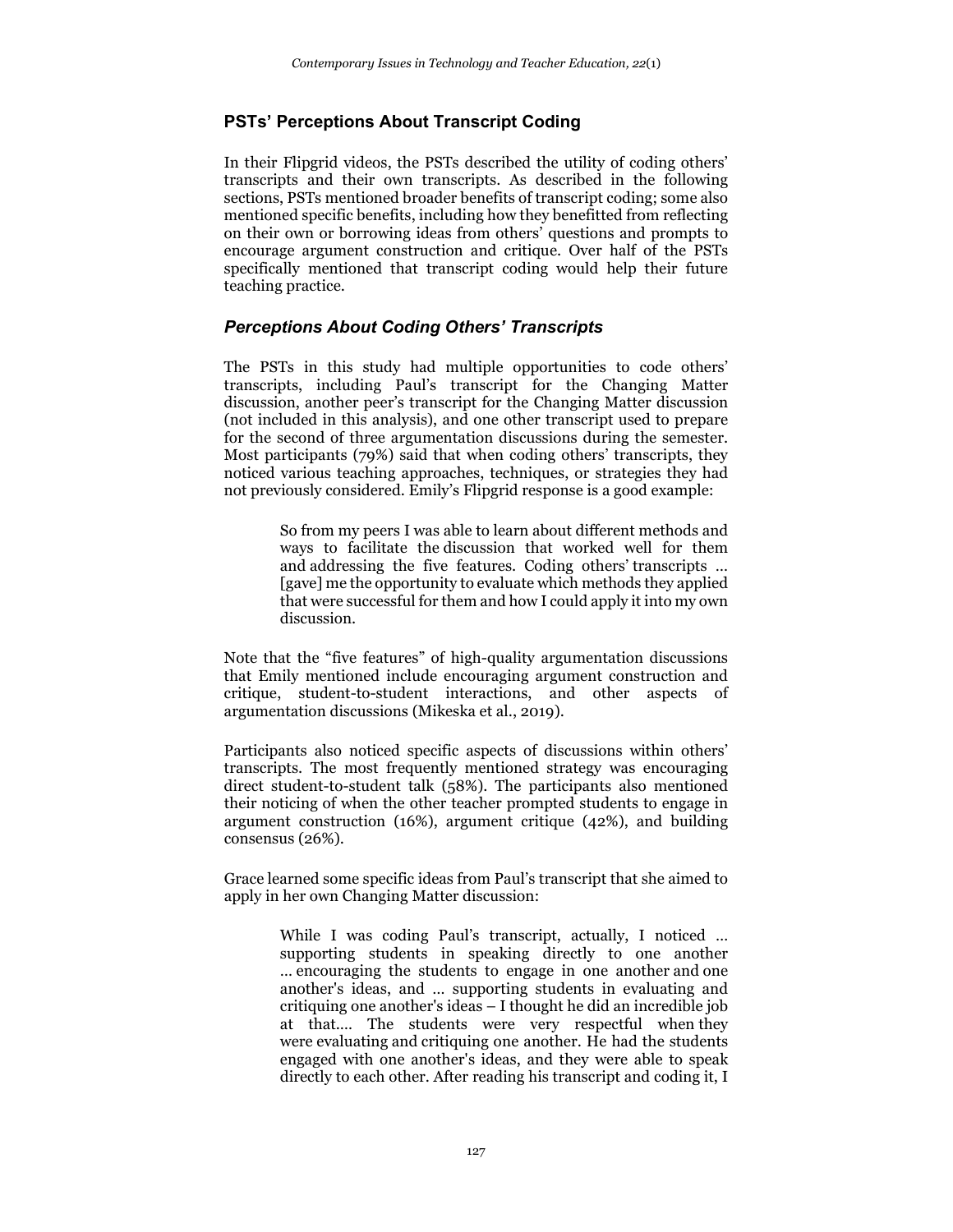used it as an example for facilitating my [Changing Matter] discussion, and I thought it was very beneficial and it was very helpful, and I thought that with that I was successful in facilitating [the Changing Matter discussion] myself.

Elizabeth mentioned that she appreciated Paul's attention to argument critique in his discussion framing: "I really liked the way that he … explained that critiquing one another's claims isn't necessarily critiquing that person. It's just critiquing their evidence and their ideas." After facilitating the Changing Matter discussion, Haley appreciated coding her peer's Changing Matter transcript. Haley explained,

> Something I learned … was asking the students to explain their thoughts to one another directly. The example from my peer's transcript that I'm referring to is when Will, Emily and Carlos all believed that a new substance was made, and Jayla and Mina did not. So my peer asked them to explain why, with detail, they thought something new is created.

Some (21%) of participants said that the transcript served as a model for facilitating an argumentation discussion, while others (26%) said that coding others' transcripts served as a basis of comparison with respect to their own facilitation of discussions. Most participants (68%) suggested that coding others' transcripts helped them prepare for future discussions.

Three aspects of others' discussions mentioned frequently in Flipgrid videos were how other teachers demonstrated how they used the five features of argumentation discussions (37%); organized the discussion (47%); and used specific language or phrases (21%). The latter two of these examples — organization and language/phrasing — and six other specific aspects of discussions were only noticed in others' transcripts, not participants' own transcripts. Table 10 summarizes findings about participants' perceptions about coding others' transcripts and their own transcripts.

## *Perceptions About Coding Their Own Transcripts*

The 19 PSTs in the class had two opportunities to code their own transcripts — once after the second argumentation discussion (not analyzed in this study) and once after the Changing Matter discussion. Within their Flipgrid videos, participants identified four primary reasons that coding their own transcripts was a valuable activity, which were to identify their improvement areas or weaknesses (100% of participants); strengths (79%); aspects of their teaching that they may not have noticed without the coding process (26%); and their habits or teaching styles  $(11\%).$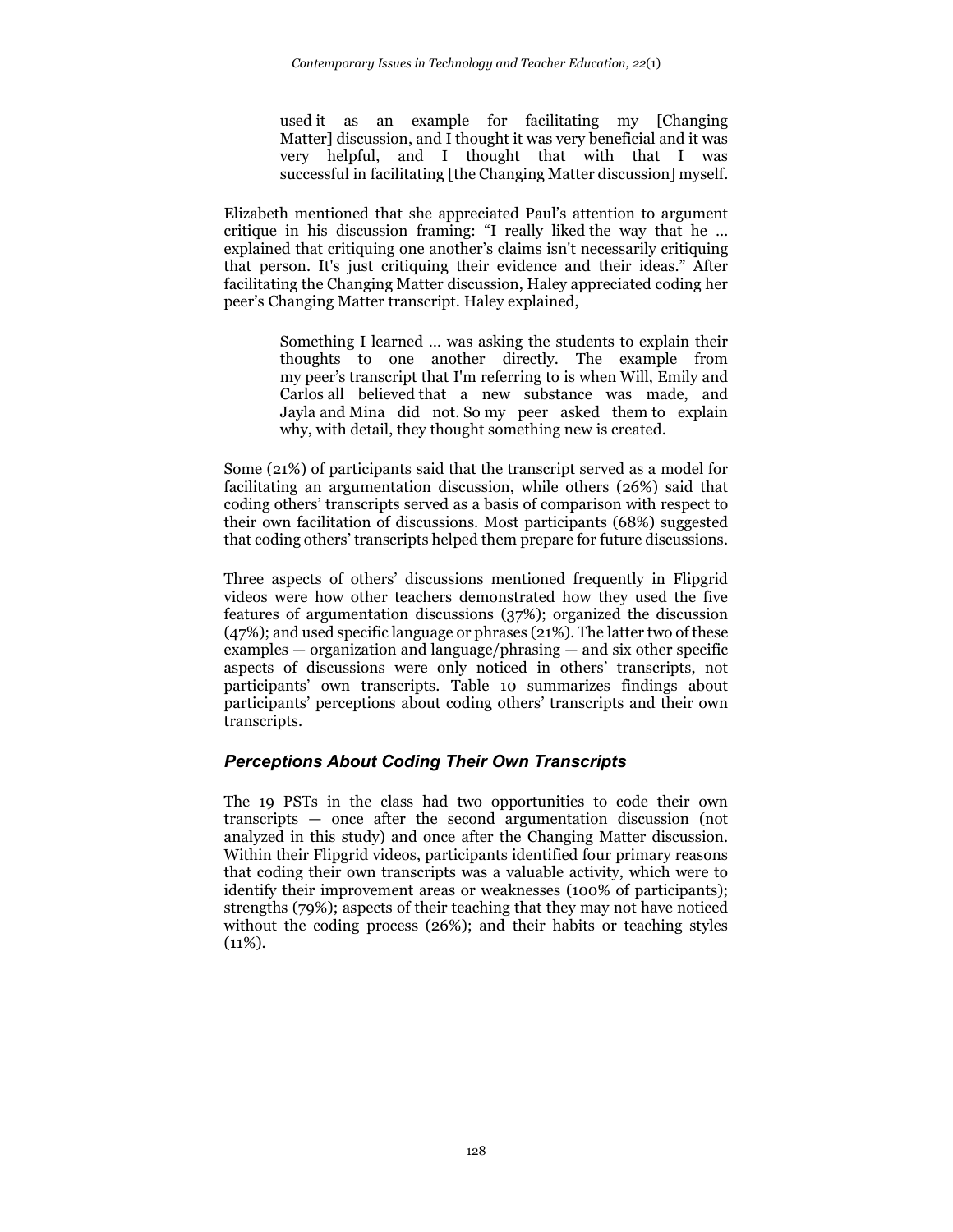### **Table 10**

| 1 avit 19                                                                |  |  |  |
|--------------------------------------------------------------------------|--|--|--|
| Preservice Teacher Specific Topics Discussed in Flipgrid Videos (n = 19) |  |  |  |

| PST noticed and discussed<br>when the teacher was                               | <b>PSTs Who</b><br>Mentioned Each<br><b>Aspect with</b><br>Respect to Others'<br><b>Transcripts</b> | <b>PSTs Who Mentioned</b><br><b>Each Aspect with</b><br><b>Respect to Their Own</b><br><b>Transcripts</b> |  |
|---------------------------------------------------------------------------------|-----------------------------------------------------------------------------------------------------|-----------------------------------------------------------------------------------------------------------|--|
| Evidence of noticing within both own and other's transcripts                    |                                                                                                     |                                                                                                           |  |
| Encouraging direct student-<br>to-student talk                                  | 58%                                                                                                 | 74%                                                                                                       |  |
| Engaging students in<br>argument construction                                   | 16%                                                                                                 | 2.6%                                                                                                      |  |
| Engaging students in<br>argument critique                                       | 42%                                                                                                 | 21%                                                                                                       |  |
| Framing the discussion and<br>setting clear expectations for<br>students        | 11%                                                                                                 | 21%                                                                                                       |  |
| Eliciting ideas from students                                                   | 5%                                                                                                  | 21%                                                                                                       |  |
| Posing good questions                                                           |                                                                                                     | 16%                                                                                                       |  |
| Encouraging students to reach<br>consensus                                      | 26%                                                                                                 | 11%                                                                                                       |  |
| Using clear language to<br>communicate                                          |                                                                                                     |                                                                                                           |  |
| Demonstrating features of<br>argumentation [a]                                  | 37%                                                                                                 |                                                                                                           |  |
| Evidence of noticing within own transcripts                                     |                                                                                                     |                                                                                                           |  |
| Using wait time                                                                 |                                                                                                     | 11%                                                                                                       |  |
| Supporting student, not<br>teacher, evaluation of ideas                         |                                                                                                     | $11\%$                                                                                                    |  |
| Making a specific (teacher)<br>contribution to the discussion                   |                                                                                                     | 5%                                                                                                        |  |
| Evidence of noticing within others' transcripts                                 |                                                                                                     |                                                                                                           |  |
| Organizing the discussion                                                       | 47%                                                                                                 |                                                                                                           |  |
| Using talk moves in general or<br>used specific talk moves (e.g.,<br>restating) | 26%                                                                                                 |                                                                                                           |  |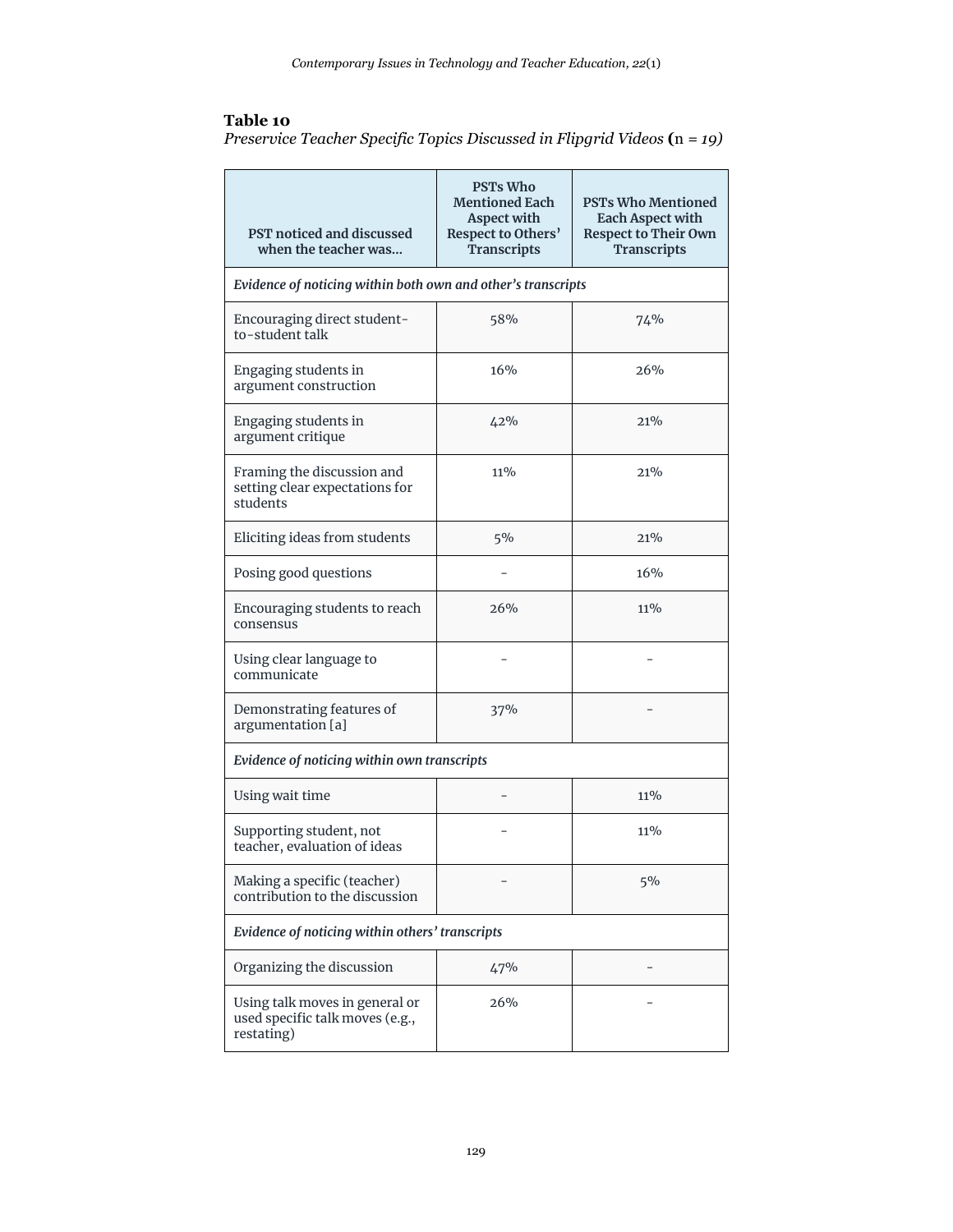| PST noticed and discussed<br>when the teacher was                                | <b>PSTs Who</b><br><b>Mentioned Each</b><br><b>Aspect with</b><br>Respect to Others'<br><b>Transcripts</b> | <b>PSTs Who Mentioned</b><br>Each Aspect with<br><b>Respect to Their Own</b><br><b>Transcripts</b> |
|----------------------------------------------------------------------------------|------------------------------------------------------------------------------------------------------------|----------------------------------------------------------------------------------------------------|
| Helping students to consider<br>how their ideas changed                          | 21%                                                                                                        |                                                                                                    |
| Using formative assessment<br>strategies                                         | $2.1\%$                                                                                                    |                                                                                                    |
| Using specific<br>language/phrasing                                              | $2.1\%$                                                                                                    |                                                                                                    |
| Documenting student ideas                                                        | $11\%$                                                                                                     |                                                                                                    |
| Encouraging students to<br>engage with one another's<br>ideas                    | $11\%$                                                                                                     |                                                                                                    |
| Correcting content errors                                                        | $5\%$                                                                                                      |                                                                                                    |
| [a] This code captures references to features of argumentation in general (e.g., |                                                                                                            |                                                                                                    |

Emily shared that coding others' transcripts helped her learn to "address the five features").

Hannah said, "You can really learn what your strengths … [and] weaknesses are. You can learn over time areas of growth, areas that still need improvement and … your [teaching] style." Kayla said coding helped her to see "things that I may have not known or seen if I didn't code… or may have not noticed while in the actual discussion." Participants also mentioned seeing how they have grown over the semester in their ability to facilitate argumentation discussions (58%) and helping to improve their confidence in teaching (16%). Most promising is that more than half of participants said that coding their transcripts would prepare them to facilitate future discussions in either a real or simulated classroom (53%).

In their responses, participants also mentioned more specific aspects of facilitating the discussion that they came to notice through coding their own transcripts. The most frequent specific response mentioned (74%) was about examples of or the need to encourage direct student-to-student talk during an argumentation discussion. Participants also mentioned their noticing through transcript coding of when they were encouraging argument construction (26%), argument critique (16%), and consensus building (11%). Referencing both student-to-student interaction and argument construction, Isabella said,

Through coding my own transcripts over the semester, I was able to learn how to improve my use of the five features of high-quality discussion for argumentation. As an emerging teacher, this helped me improve how to encourage student-to-student interactions, and have students make claims and back up their claims with reasoning and evidence.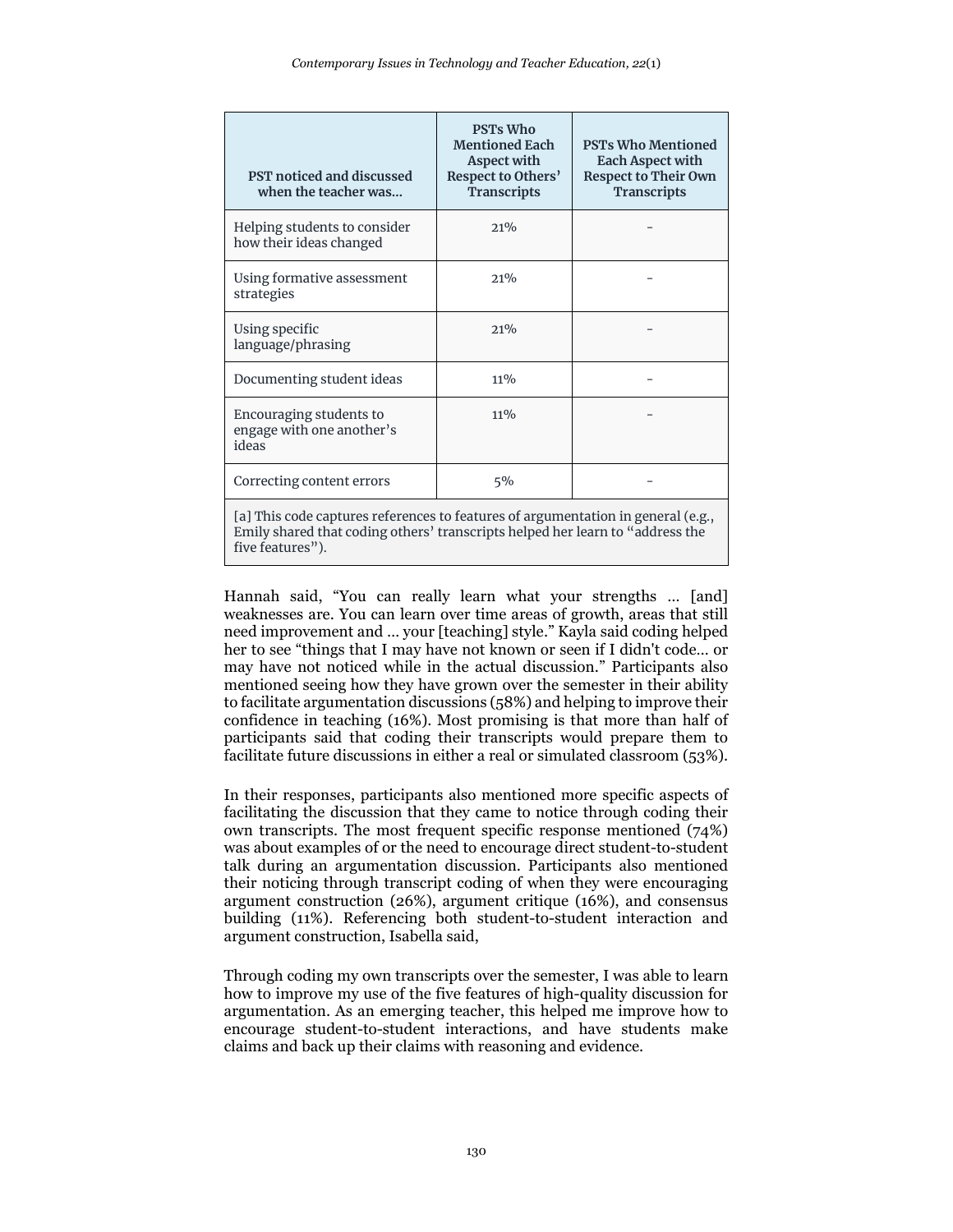Emma also reflected on how coding her own transcripts helped her to consider encouraging students to evaluate one another's ideas rather than her doing the evaluating:

> So this [transcript coding] is a worthwhile task for emerging teachers because it helps us to see our strengths and our weaknesses and how we can improve on our weaknesses for our next discussion. So, for example, when I coded my transcript for [the simulated discussion prior to Changing Matter] … I recognized an instance where I evaluated a student idea. Emily said the particles were in everything, and I said, yes, particles are in everything, and this was me evaluating her ideas. So it helped me to improve, because I knew if a similar situation came up, I could ask another student to share what they thought about Emily's idea instead. This helped me to address 5B [argument critique] in my next discussion [Changing Matter] because I came prepared with more questions to prompt students to evaluate each other's ideas.

Note that "5B" was the notation we used to indicate argument critique.

## **Discussion and Implications**

To not only facilitate but notice classroom interactions that involve student engagement in argumentation is challenging for novice teachers. Findings from our argumentation-focused study suggest that most participants were able to notice and code most of the explicit instances of the teacher (Paul or themselves) encouraging argument construction and critique; however, PSTs' coding was incomplete, and they missed some explicit instances. Our findings suggest that there was a slight tendency for PSTs to miss more instances of argument construction when those instances were eliciting students' reasoning as compared to instances that elicited evidence or a claim.

Although somewhat speculative given that we did not conduct significance tests, we noticed that coding accuracy was higher for argument critique than for argument construction. Perhaps pressing for evidence-based reasoning is more nuanced and challenging to notice and identify within specific teaching moves as compared to moves to encourage argument critique.

Our analysis also revealed ways in which PSTs overextended what they included as examples of argument construction and argument critique. Having too broad of a conception of one of these constructs erodes the connections between the three fundamental pieces of van Es and Sherin's (2002) noticing framework. The connection between the classroom  $interaction - or in this case, the teacher prompt or question that is used$ to encourage student construction or critique — is not strongly connected to the teaching principle of what it means to elicit argument construction or critique.

Further, having a weaker connection between classroom interactions and specific principles is less likely to result in future instruction in which the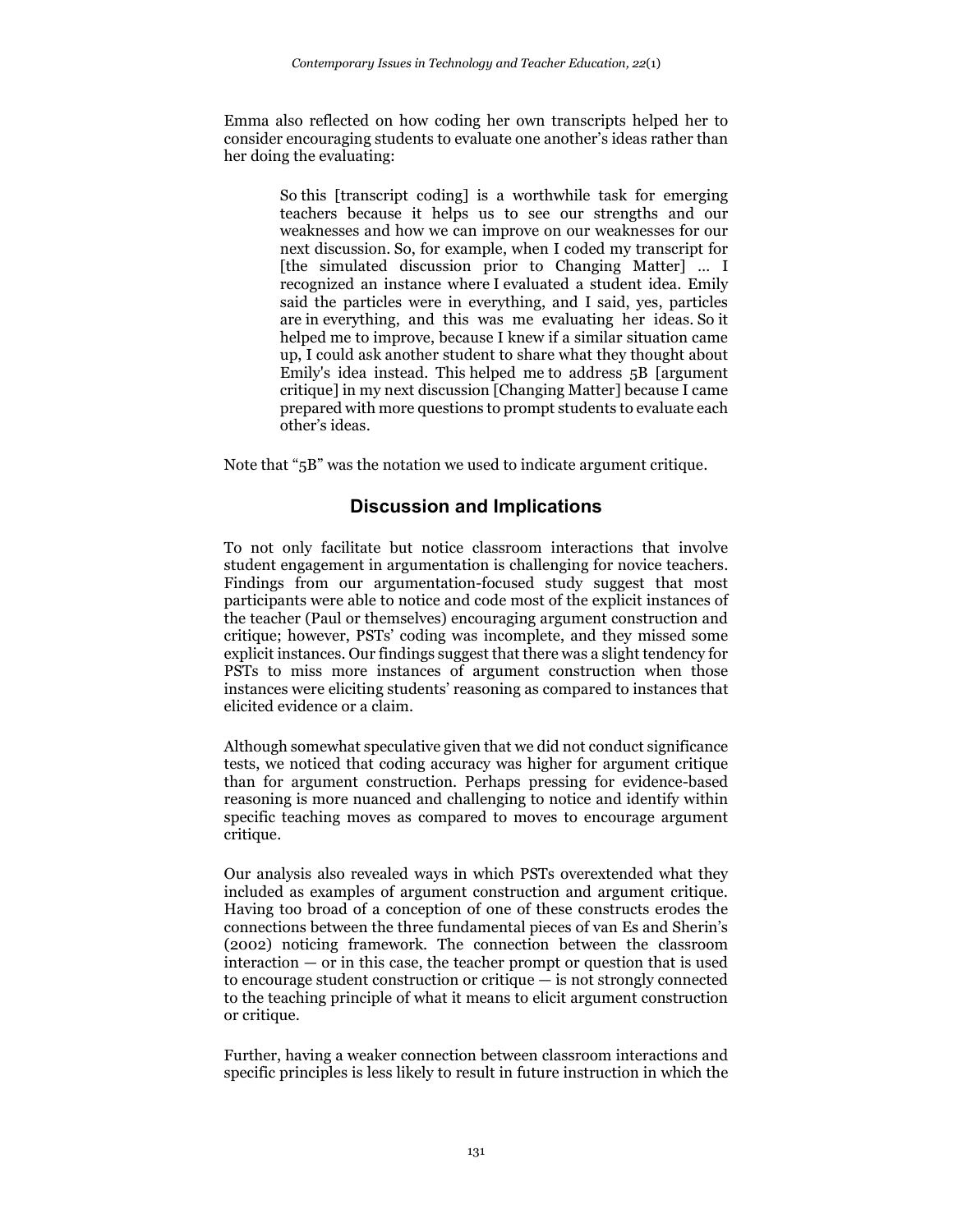principle is applied productively. For example, students are unlikely to engage in argument critique if the prompt that the teacher employs for this strategy is simply to ask if other students "have anything to add on." A more effective prompt that we want the teacher to associate with argument critique is asking students to state their agreement or disagreement with another group's idea and share their reason for their agreement or disagreement. Having associated that prompt with the construct of encouraging argument critique will be a useful scaffold to support instruction that aims to encourage scientific argumentation.

The Fliprid video findings suggested that participants found value in both coding their own and others' transcripts; one did not seem to be valued above the other. Coding their own transcripts enabled them to notice their strengths and improvement areas. It also helped make apparent how their prompts and questions affected student responses — some of which they had not noticed prior to coding. For example, as mentioned in the findings, one PST noticed how she had evaluated a student's response and reflected on how in the future she would instead ask another student to do the evaluating.

Coding others' transcripts gave the participants good ideas, different approaches, and new possibilities. Similar to other researchers (e.g., Gaudin & Chaliès, 2015), we found utility in using both PSTs own and others' transcripts. This approach was especially helpful in our context because the PSTs and others facilitated the same Changing Matter discussion. Further, some aspects of teaching were noticed by the participants only with respect to their own transcripts, and some aspects were mentioned only with respect to others' transcripts.

Importantly, over half of PSTs mentioned in their Flipgrid videos that coding their own and other's transcripts was beneficial to their future teaching in simulated or real classrooms. Some provided specific examples of how they used some of Paul's approaches when facilitating their own Changing Matter discussion or how their coding led them to approach a subsequent simulated classroom discussion in a different way.

Situating these findings within the three-part noticing framework by van Es and Sherin (2002) makes apparent the potential value of this pedagogical approach. PSTs prepared for their Changing Matter discussions, in part, by identifying which of Paul's teaching moves encouraged argument construction and critique — connecting classroom interactions and principles/constructs. Another aspect of the PSTs' preparation for the Changing Matter discussion was including questions and prompts to encourage argument construction and critique, many of which were from Paul's discussion, within a graphic organizer to prepare for the discussion.

This finding contributes to the third part of van Es and Sherin's (2002) framework in which teachers interpret interactions that are connected to classroom principles to inform future instructional decisions. These instructional decisions were realized when the PSTs had an opportunity to facilitate the same Changing Matter discussion as did Paul in the simulated classroom. Certainly, not all of the preparation for this discussion came from coding Paul's transcript; however, some did.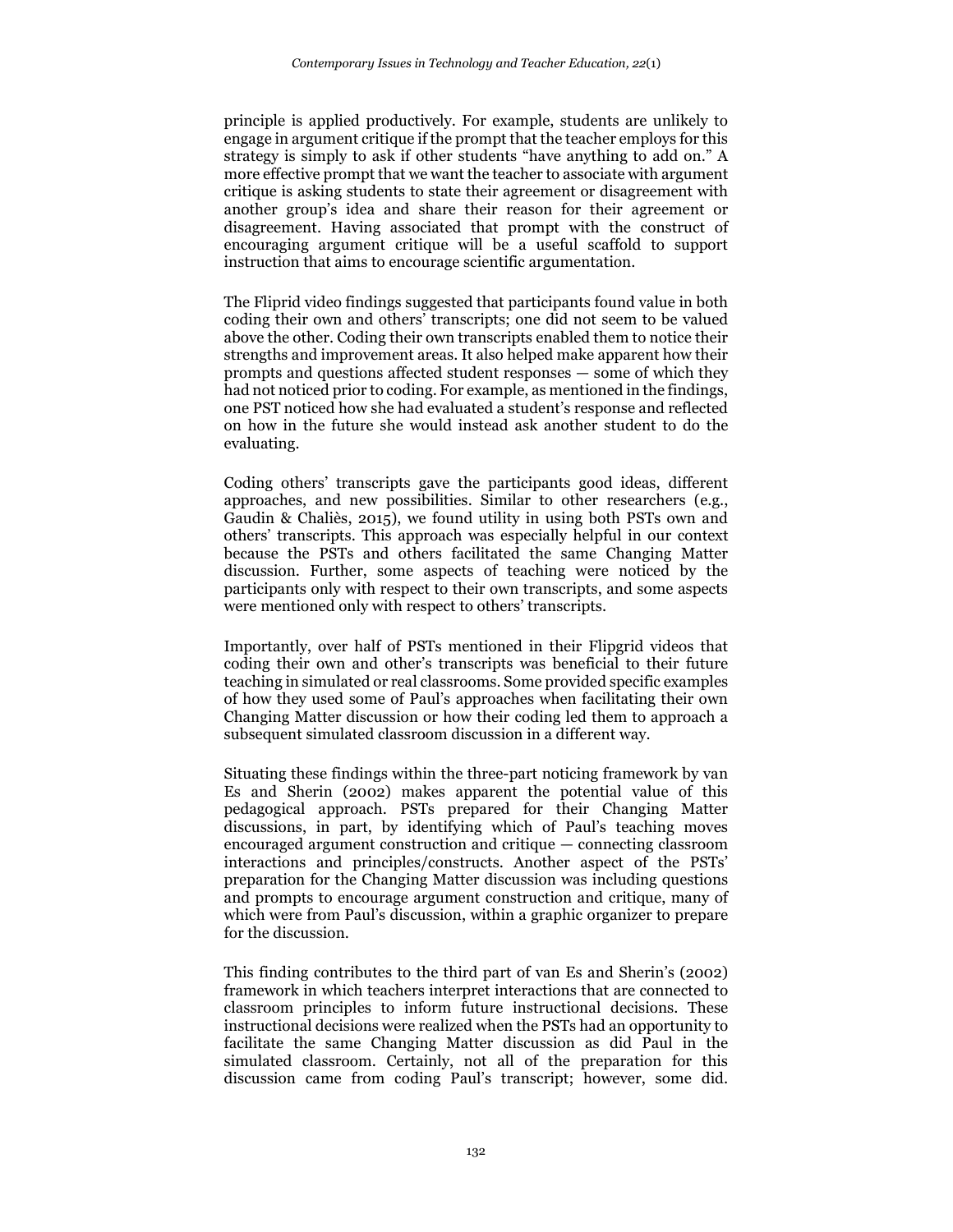Further, the cycle started again as PSTs coded their own Changing Matter transcripts, which occurred about 1 week prior to facilitating their final argumentation discussion in the class that was a part of the larger aforementioned research project.

This cycle provided a rich window to identify the strengths and potential areas of improvement to target in future instruction. In particular, findings suggest that more targeted focus on contrasting accurate examples and nonexamples, along with emphasizing the boundaries of argument construction and critique teaching moves, would likely be useful in future instruction.

This study represented a deep look into student work in the first author's class — an analysis that is not feasible in the midst of a semester in which transcript coding assignments need to be turned around in a matter of days to help PSTs prepare for and debrief from their simulated classroom discussions. As an action research study, it provides recommendations for my own future instruction and potentially for others who are helping PSTs learn to facilitate the ambitious teaching practice of facilitating argumentation discussions. One of these recommendations is to make the transcript coding a more collaborative process among PSTs, so that they can grapple with coding decisions together. Similarly, pairs of PSTs may coanalyze one another's transcripts to encourage more informed transcript coding.

Another recommendation is to help PSTs better hone what is and is not captured by a construct, such as encouraging argument construction or encouraging argument critique. This honing could involve presenting a mixed list of examples and nonexamples together and having PSTs identify them as either examples or nonexamples for a particular construct.

Finally, to encourage examination of teacher prompts and questions in context, it is important to share these examples and nonexamples, not simply as teacher prompts/questions, but as transcript excerpts that include both teacher prompts and student responses and — when relevant — prior student contributions prior to the primary teacher question or prompt being analyzed. This idea arises from our wondering whether PSTs considered this context as they coded, perhaps leading to coding nonexamples.

One limitation of this work is that our transcript coding focused more on teacher prompts than on student responses. This choice was made to reduce the complexity of the coding task. Future PST coding activities could involve PSTs finding examples not only of teachers encouraging argument construction or critique but also of students engaging in argument construction or critique. Another limitation is that the Flipgrid video responses were shared with me, their professor, and thus may be biased toward sharing the positive aspects of transcript coding more than any negative aspects or confusion during coding.

Like others, this study demonstrates that transcript and video coding and analysis have utility for supporting teacher learning (Kucan, 2007, 2009; Mitchell & Marin, 2015; Tripp & Rich, 2012). Obtaining access to videos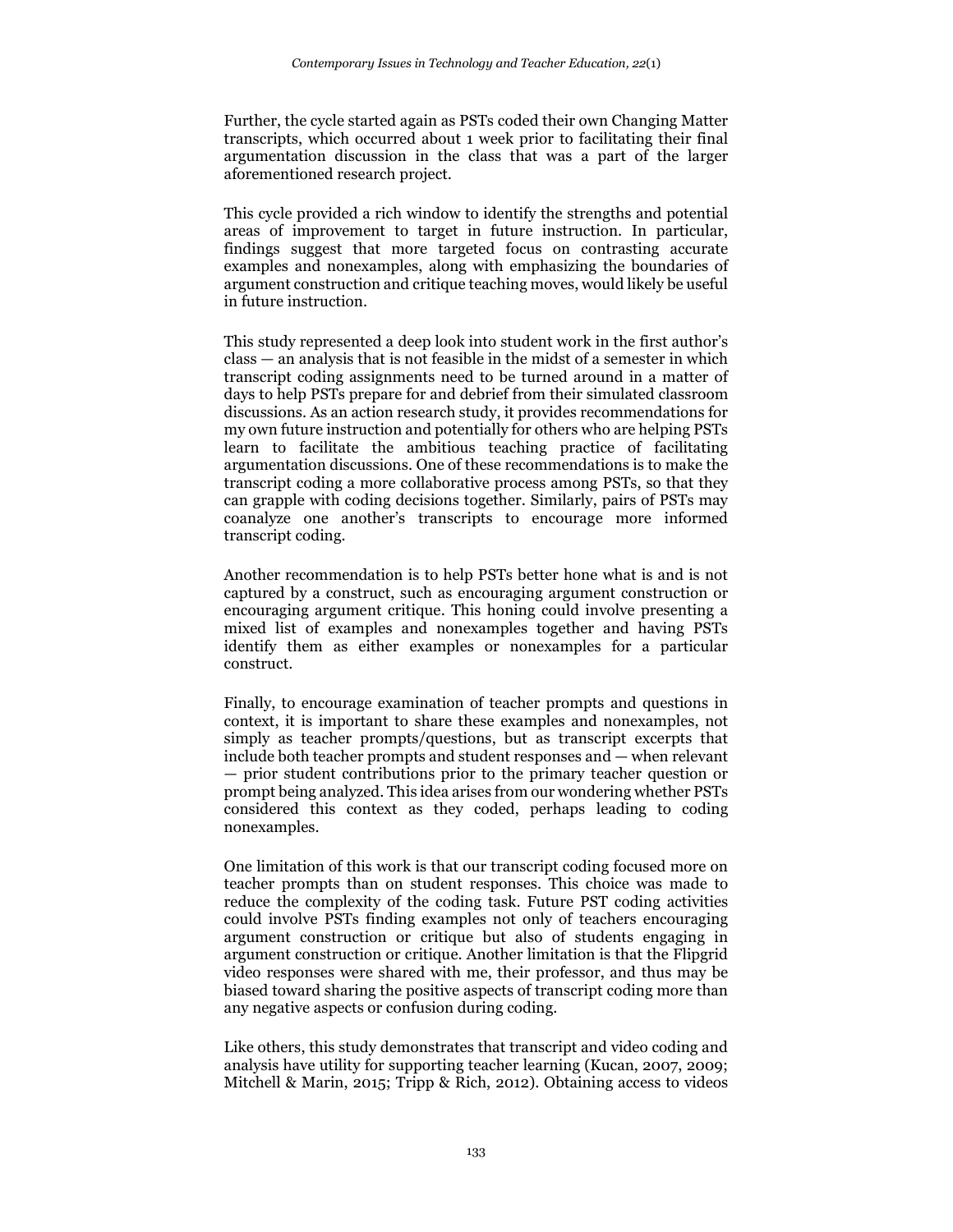and transcripts can be difficult, whether those classrooms are simulated environments or real classrooms. We currently provide a link to videos and transcripts in a free access repository of science and math argumentation discussions for teacher educators to use during instruction (Mikeska et al., 2021a; 2021b; 2021c). We hope that these and other videos and transcripts will provide additional opportunities for teachers to practice and refine their noticing skills to support student learning.

Finally, the technology that undergirds this study  $-$  the Mursion simulated classroom environment — provided opportunities for PTSs to analyze another's transcript prior to facilitating an argumentation discussion, facilitate that discussion with the same learning goal and the same students in the same simulated classroom environment, and then analyze their own and a peer's transcript for that discussion. In other words, while transcript coding can be done to analyze discussions that occur in real classrooms, the simulated classroom environment provided a unique opportunity to analyze others' and one's own discussion transcripts within the same context. This exciting technology provides multiple learning opportunities for teacher education and will likely continue to shape our field (Mikeska & Howell, 2020).

### **Author Note**

This research was funded by the National Science Foundation (Grant No. 1621344). Any opinions, findings, and conclusions or recommendations expressed in this material are those of the author(s) and do not necessarily reflect the views of the National Science Foundation.

### **References**

Abell, S. K., Bryan, L. A., & Anderson, M. A. (1998). Investigating preservice elementary science teacher reflective thinking using integrated media. *Science Education, 82*(4), 491. [https://doi.org/10.1002/](https://doi.org/10.1002/%20(SICI)1098-237X(199807)82:4%3c491::AID-SCE5%3e3.0.CO;2-6)  [\(SICI\)1098-237X\(199807\)82:4<491::AID-SCE5>3.0.CO;2-6](https://doi.org/10.1002/%20(SICI)1098-237X(199807)82:4%3c491::AID-SCE5%3e3.0.CO;2-6)

Abell, S. K., & Cennamo, K. S. (2003). 5. Videocases in elementary science teacher preparation. In S. Brophy (Ed.), *Using video in teacher education (Advances in Research on Teaching, Vol. 10*;pp. 103-129). Emerald Group Publishing Limited[. https://doi.org/10.1016/S1479-3687\(03\)10005-3](https://doi.org/10.1016/S1479-3687(03)10005-3)

Ball, D. L. (2011). Foreward. In M. G. Sherin, V. R. Jacobs, & R. Philipp (Eds.), *Mathematics teacher noticing: Seeing through teachers' eyes* (pp. xx-xxii). Routledge.

Banilower, E. R., Smith, P. S., Malzahn, K. A., Plumley, C. L., Gordon, E. M., & Hayes, M. L. (2018). *Report of the 2018 NSSME+*. Horizon Research, Inc.

Barnhart, T., & van Es, E. (2015). Studying teacher noticing: Examining the relationship among pre-service science teachers' ability to attend, analyze and respond to student thinking. *Teaching and Teacher Education, 45*, 83-93[. https://doi.org/10.1016/j.tate.2014.09.005](https://doi.org/10.1016/j.tate.2014.09.005)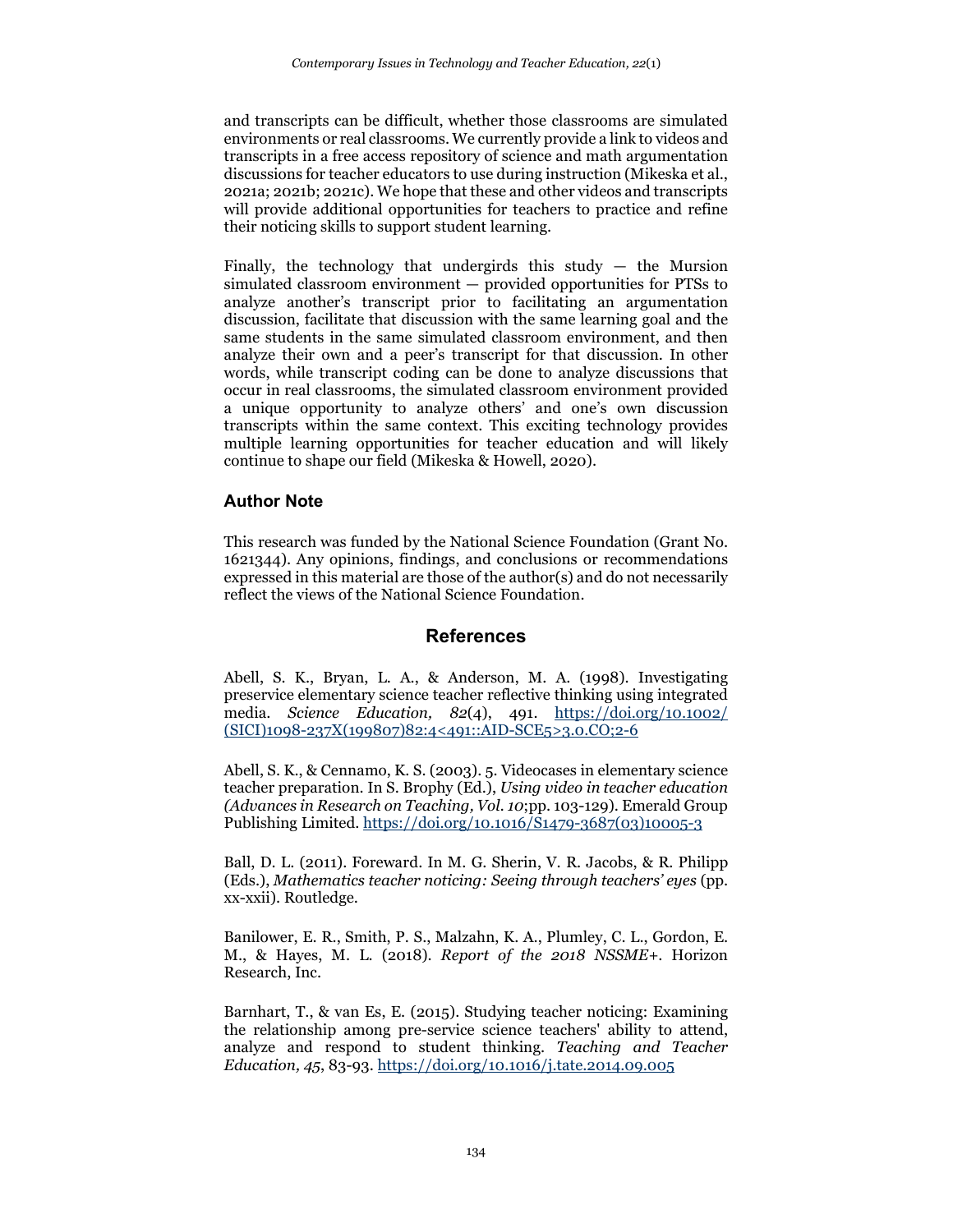Benedict-Chambers, A., & Aram, R. (2017). Tools for teacher noticing: Helping preservice teachers notice and analyze student thinking and scientific practice use. *Journal of Science Teacher Education, 28*(3), 294- 318. https://doi.org/10.1080/1046560X.2017.1302730

Berland, L. K. (2011). Explaining variations in how classroom communities adapt the practice of scientific argumentation. *Journal of the Learning Sciences, 20*, 625–664. [http://doi.org/10.1080/](http://doi.org/10.1080/%2010508406.2011.591718)  [10508406.2011.591718](http://doi.org/10.1080/%2010508406.2011.591718)

Berland, L. K., & Hammer, D. (2012). Framing for scientific argumentation. *Journal of Research in Science Teaching, 49*(1), 68-94. <https://doi.org/10.1002/tea.20446>

Bravo-Torija, B., & Jimenez-Aleixandre, M. P.. (2018). Developing an initial learning progression for the use of evidence in decision-making contexts. *International Journal of Science and Mathematics Education, 16*(4), 619-638.<http://doi.org/10.1007/s10763-017-9803-9>

Chan, K. K. H., Xu, L., Cooper, R., Berry, A., & van Driel, J. H. (2020). Teacher noticing in science education: Do you see what I see? *Studies in Science Education*, 1-44. [https://doi.org/10.1080/03057267.2020.](https://doi.org/10.1080/03057267.2020.%201755803)  [1755803](https://doi.org/10.1080/03057267.2020.%201755803)

Chao, T., Murray, E., & Star, J. R. (2016). Helping mathematics teachers develop noticing skills: Utilizing smartphone technology for one-on-one teacher/student interviews. *Contemporary Issues in Technology and Teacher Education (CITE Journal), 16*(1), 22–37. [https://citejournal.org/](https://citejournal.org/%20volume-16/issue-1-16/mathematics/helping-mathematics-teachers-develop-noticing-skills-utilizing-smartphone-technology-for-one-on-one-teacherstudent-interviews)  [volume-16/issue-1-16/mathematics/helping-mathematics-teachers](https://citejournal.org/%20volume-16/issue-1-16/mathematics/helping-mathematics-teachers-develop-noticing-skills-utilizing-smartphone-technology-for-one-on-one-teacherstudent-interviews)[develop-noticing-skills-utilizing-smartphone-technology-for-one-on](https://citejournal.org/%20volume-16/issue-1-16/mathematics/helping-mathematics-teachers-develop-noticing-skills-utilizing-smartphone-technology-for-one-on-one-teacherstudent-interviews)[one-teacherstudent-interviews](https://citejournal.org/%20volume-16/issue-1-16/mathematics/helping-mathematics-teachers-develop-noticing-skills-utilizing-smartphone-technology-for-one-on-one-teacherstudent-interviews)

Dalvi, T., & Wendell, K. (2017). Using student video cases to assess preservice elementary teachers' engineering teaching responsiveness. *Research in Science Education, 47*(5), 1101-1125. [https://doi.org/](https://doi.org/%2010.1007/s11165-016-9547-5)  [10.1007/s11165-016-9547-5](https://doi.org/%2010.1007/s11165-016-9547-5)

Dieker, L. A., Straub, C. L., Hughes, C. E., Hynes, M. C., & Hardin, S. (2014). Learning from virtual students. *Educational Leadership*, *71*(8), 54-58.

Gaudin, C., & Chaliès, S. (2015). Video viewing in teacher education and professional development: A literature review. *Educational Research Review, 16*, 41-67[. https://doi.org/10.1016/j.edurev.2015.06.001](https://doi.org/10.1016/j.edurev.2015.06.001)

Gelfuso, A. (2016). A framework for facilitating video-mediated reflection: Supporting preservice teachers as they create 'warranted assertabilities' about literacy teaching and learning. *Teaching and Teacher Education, 58*, 68-79[. https://doi.org/10.1016/j.tate.2016.04.003](https://doi.org/10.1016/j.tate.2016.04.003)

Gonzalez, G., & Vargas, G. E. (2020). Teacher noticing and reasoning about student thinking in classrooms as a result of participating in a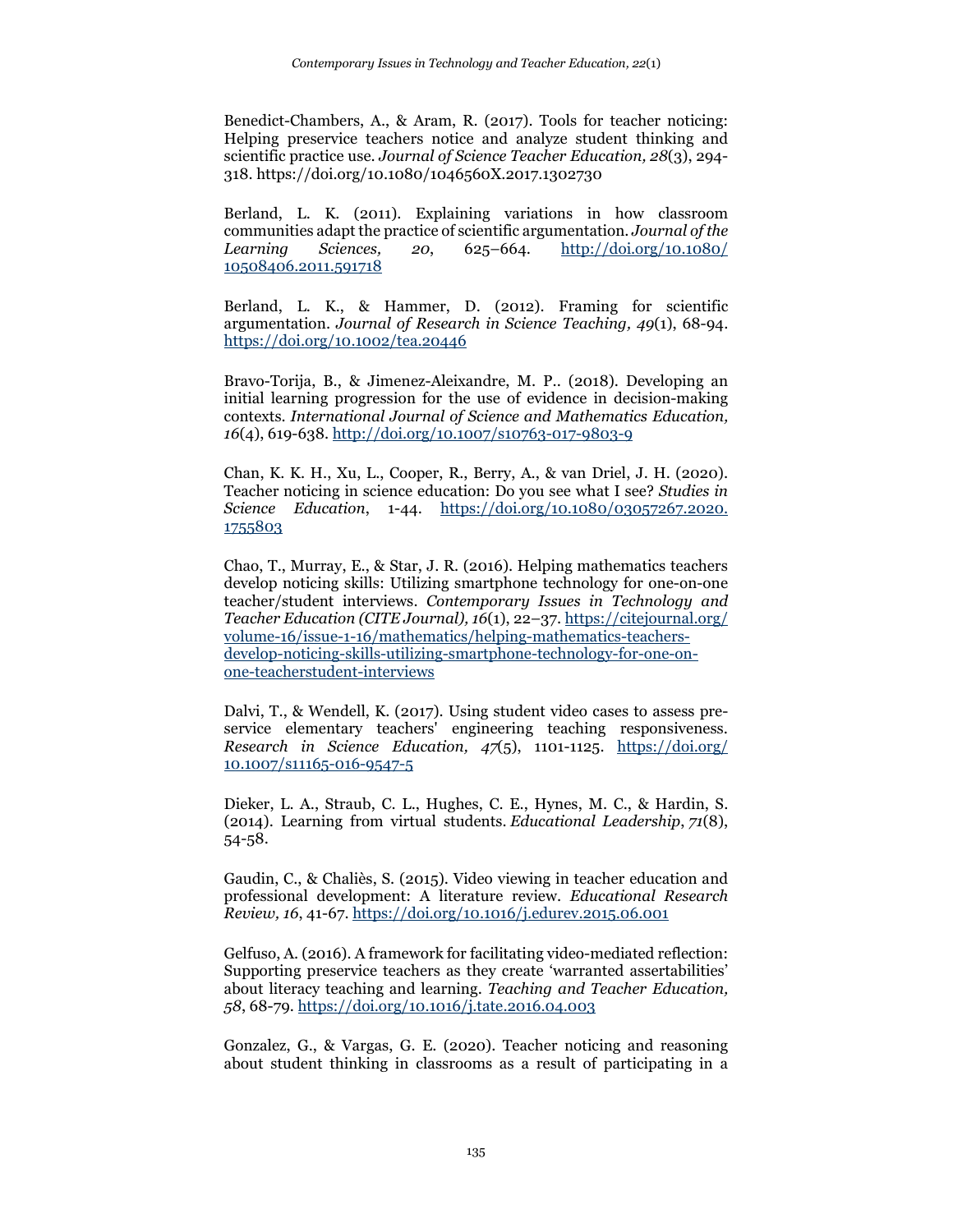combined professional development intervention. *Mathematics Teacher Education and Development, 22*(1), 5-32.

Goodson, B., Caswell, L., Dynarski, M., Price, C., Litwok, D., Crowe, E., Meyer, R., & Rice, A. (2019). *Teacher preparation experiences and early teaching effectiveness: Executive summary* (NCEE 2019-4010).National Center for Education Evaluation and Regional Assistance, Institute of Education Sciences, U.S. Department of Education.

Hawkins, S., & Park Rogers, M. (2016). Tools for reflection: Video-based reflection within a preservice community of practice. *Journal of Science Teacher Education, 27*(4), 415. [https://doi.org/10.1007/s10972-016-](https://doi.org/10.1007/s10972-016-9468-1) [9468-1](https://doi.org/10.1007/s10972-016-9468-1)

Jacobs, V. R., Lamb, L. L. C., & Philipp, R. A. (2010). Professional noticing of children's mathematical thinking. *Journal for Research in Mathematics Education, 41*(2), 169-202. [http://www.jstor.org/stable/](http://www.jstor.org/stable/%2020720130)  [20720130](http://www.jstor.org/stable/%2020720130)

Kitchen, J., & Stevens, D. (2008). Action research in teacher education: Two teacher-educators practice action research as they introduce action research to preservice teachers. *Action Research, 6*(1), 7-28. https:// doi.org/10.1177/1476750307083716

Kucan, L. (2007). Insights from teachers who analyzed transcripts of their own classroom discussions. *The Reading Teacher, 61*(3), 228. <https://doi.org/10.1598/RT.61.3.3>

Kucan, L. (2009). Engaging teachers in investigating their teaching as a linguistic enterprise: The case of comprehension instruction in the context of discussion. *Reading Psychology, 30*(1), 51-87. [https://doi.org/](https://doi.org/%2010.1080/02702710802274770)  [10.1080/02702710802274770](https://doi.org/%2010.1080/02702710802274770)

Lee, C., Lee, T., Dickerson, D., Castles, R., & Vos, P. (2021). Comparison of peer-to-peer and virtual simulation rehearsals in eliciting student thinking through number talks. *Contemporary Issues in Technology & Teacher Education, 21*(2), 297-324. [https://citejournal.org/volume-21/issue-2-](https://citejournal.org/volume-21/issue-2-21/mathematics/comparison-of-peer-to-peer-and-virtual-simulation-rehearsals-in-eliciting-student-thinking-through-number-talks) [21/mathematics/comparison-of-peer-to-peer-and-virtual-simulation](https://citejournal.org/volume-21/issue-2-21/mathematics/comparison-of-peer-to-peer-and-virtual-simulation-rehearsals-in-eliciting-student-thinking-through-number-talks)[rehearsals-in-eliciting-student-thinking-through-number-talks](https://citejournal.org/volume-21/issue-2-21/mathematics/comparison-of-peer-to-peer-and-virtual-simulation-rehearsals-in-eliciting-student-thinking-through-number-talks)

Luna, M. J. (2018). What does it mean to notice my students' ideas in science today?: An investigation of elementary teachers' practice of noticing their students' thinking in science. *Cognition and Instruction, 36*(4), 297-329.<http://doi.org/10.1080/07370008.2018.1496919>

Luna, M. J., Selmer, S. J., & Rye, J. A. (2018). Teachers' noticing of students' thinking in science through classroom artifacts: In what ways are science and engineering practices evident? *Journal of Science Teacher Education, 29*(2), 148-172. [https://doi.org/10.1080/1046560X.](https://doi.org/10.1080/1046560X.%202018.1427418)  [2018.1427418](https://doi.org/10.1080/1046560X.%202018.1427418)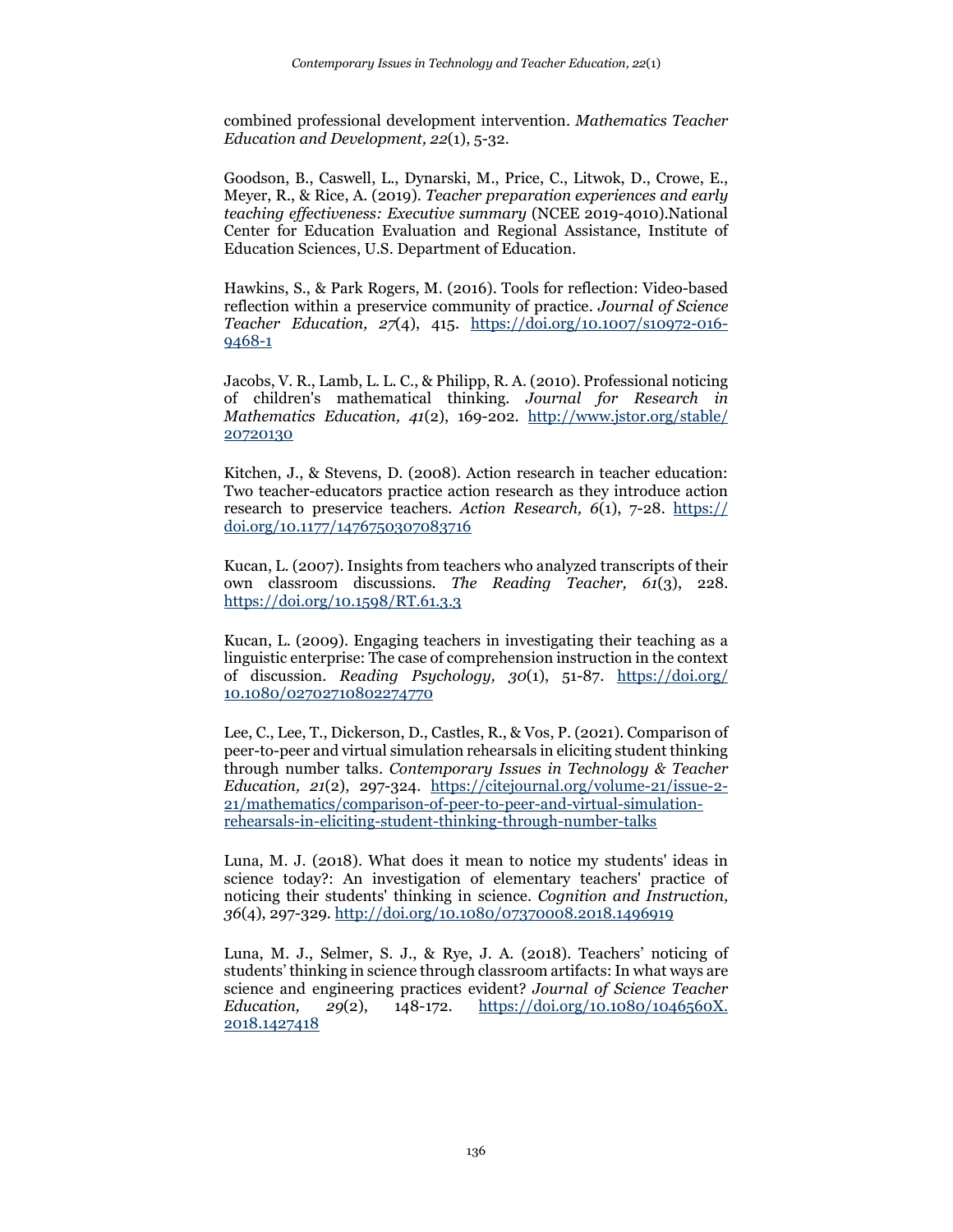Luna, M. J., & Sherin, M. G. (2017). Using a video club design to promote teacher attention to students' ideas in science. *Teaching and Teacher Education, 66*, 282-294.<https://doi.org/10.1016/j.tate.2017.04.019>

Marco-Bujosa, L., Gonzalez-Howard, M., McNeill, K., & Loper, S. (2017). Designing and using multimedia modules for teacher educators: Supporting teacher learning of scientific argumentation. *Innovations in Science Teacher Education, 2*(4). [https://innovations.theaste.org/](https://innovations.theaste.org/%20designing-and-using-multimedia-modules-for-teacher-educators-supporting-teacher-learning-of-scientific-argumentation/)  [designing-and-using-multimedia-modules-for-teacher-educators](https://innovations.theaste.org/%20designing-and-using-multimedia-modules-for-teacher-educators-supporting-teacher-learning-of-scientific-argumentation/)[supporting-teacher-learning-of-scientific-argumentation/](https://innovations.theaste.org/%20designing-and-using-multimedia-modules-for-teacher-educators-supporting-teacher-learning-of-scientific-argumentation/)

McFadden, J., Ellis, J., Anwar, T., & Roehrig, G. (2014). Beginning science teachers' use of a digital video annotation tool to promote reflective practices. *Journal of Science Education & Technology, 23*(3), 458-470. <https://doi.org/10.1007/s10956-013-9476-2>

McNeill, K. L. (2011). Elementary students' views of explanation, argumentation, and evidence, and their abilities to construct arguments over the school year. *Journal of Research in Science Teaching, 48*(7), 793- 823.<https://doi.org/10.1002/tea.20430>

McNeill, K. L., Katsh-Singer, R., González-Howard, M., & Loper, S. (2016). Factors impacting teachers' argumentation instruction in their science classrooms. *International Journal of Science Education, 38*(12), 2026- 2046.<https://doi.org/10.1080/09500693.2016.1221547>

McNeill, K. L., Marco-Bujosa, L. M., González-Howard, M., & Loper, S. (2018). Teachers' enactments of curriculum: Fidelity to procedure versus fidelity to goal for scientific argumentation. *International Journal of Science Education*, *40*(12), 1455-1475. [https://doi.org/10.1080/](https://doi.org/10.1080/%2009500693.2018.1482508)  [09500693.2018.1482508](https://doi.org/10.1080/%2009500693.2018.1482508)

Mikeska, J.N., Howell, H., & Straub, C. (2019). Using performance tasks within simulated environments to assess teachers' ability to engage in coordinated, accumulated, and dynamic (CAD) competencies. *International Journal of Testing, 19*(2), 128-147*.* [https://doi.org/](https://doi.org/%2010.1080/15305058.2018.1551223)  [10.1080/15305058.2018.1551223](https://doi.org/%2010.1080/15305058.2018.1551223)

Mikeska, J.N., & Howell, H. (2020). Simulations as practice-based spaces to support elementary science teachers in learning how to facilitate argumentation-focused science discussions. *Journal of Research in Science Teaching, 57*(9), 1356-1399*.* https://doi.org/10.1002/tea.21659

Mikeska, J.N., Howell, H., Orlandi, E., King, K., Lipari, M., & Simonelli, G. (2021a). *S2 conservation of matter science elementary task.* Qualitative Data Repository[. https://doi.org/10.5064/F6R3772G](https://doi.org/10.5064/F6R3772G)

Mikeska, J.N., Howell, H., Orlandi, E., King, K., Lipari, M., & Simonelli, G. (2021b). *S3 modeling matter science elementary task.* Qualitative Data Repository.<https://doi.org/10.5064/F6ETSBWQ>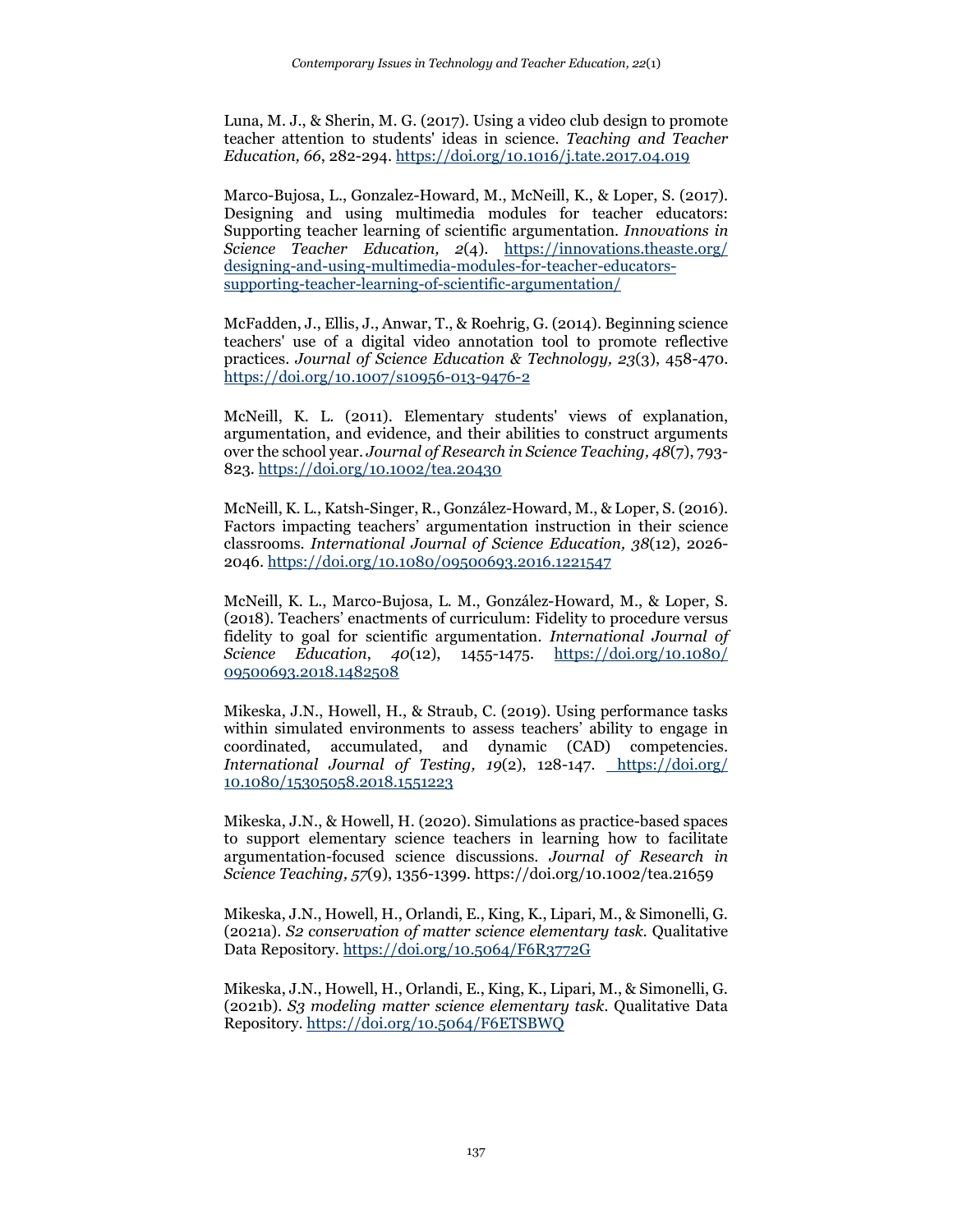Mikeska, J.N., Howell, H., Orlandi, E., King, K., Lipari, M., & Simonelli, G. (2021c). *S4 changing matter science elementary task.* Qualitative Data Repository.<https://doi.org/10.5064/F6QPV2QK>

Mikeska, J. N., Howell, H., Orlandi, E., Simonelli, G., King, K., & Lipari, M. (2021d). *Conceptualization and development of a performance task for assessing and building elementary preservice teachers' ability to facilitate argumentation-focused discussions in science: The Changing Matter task* (Research Memorandum No. RM-21-09). Educational Testing Service. [https://www.ets.org/Media/Research/pdf/RM-21-](https://www.ets.org/Media/Research/pdf/RM-21-09.pdf) [09.pdf](https://www.ets.org/Media/Research/pdf/RM-21-09.pdf)

Mitchell, R. N., & Marin, K. A. (2015). Examining the use of a structured analysis framework to support prospective teacher noticing. *Journal of Mathematics Teacher Education, 18*(6), 551-575[. http://doi.org/10.1007/](http://doi.org/10.1007/%20s10857-014-9294-3)  [s10857-014-9294-3](http://doi.org/10.1007/%20s10857-014-9294-3)

NGSS Lead States. (2013). *The next generation science standards: For states, by states*. The National Academies Press. [https://doi.org/](https://doi.org/%2010.17226/18290)  [10.17226/18290](https://doi.org/%2010.17226/18290)

Osborne, J. F., Henderson, J. B., MacPherson, A., Szu, E., Wild, A., & Yao, S.-Y. (2016). The development and validation of a learning progression for argumentation in science. *Journal of Research in Science Teaching, 53*(6), 821-846.<https://doi.org/10.1002/tea.21316>

Osborne, J. F., Borko, H., Fishman, E., Gomez Zaccarelli, F., Berson, E., Busch, K. C., Reigh, E., & Tseng, A. (2019). Impacts of a practice-based professional development program on elementary teachers' facilitation of and student engagement with scientific argumentation. *American Educational Research Journal*, *56*(4), 1067-1112. [https://doi.org/](https://doi.org/%2010.3102%2F0002831218812059)  [10.3102%2F0002831218812059](https://doi.org/%2010.3102%2F0002831218812059)

Rosaen, C. L., Lundeberg, M., Cooper, M., Fritzen, A., & Terpstra, M. (2008). Noticing noticing: How does investigation of video records change how teachers reflect on their experiences? *Journal of Teacher Education, 59*(4), 347-360[. http://doi.org/10.1177/0022487108322128](http://doi.org/10.1177/0022487108322128)

Ross, D., Fisher, D., & Frey, N. (2009). The art of argumentation. *Science and Children*, *47*(3), 28-31.

Saldaña, J., & Omasta, M. (2018). *Qualitative research: Analyzing life*. Sage.

Seidel, T., Stürmer, K., Blomberg, G., Kobarg, M., & Schwindt, K. (2011). Teacher learning from analysis of videotaped classroom situations: Does it make a difference whether teachers observe their own teaching or that of others? *Teaching and Teacher Education, 27*(2), 259-267. <https://doi.org/10.1016/j.tate.2010.08.009>

Sezen-Barrie, A., & Kelly, G. J. (2017). From the teacher's eyes: Facilitating teachers noticings on informal formative assessments (ifas) and exploring the challenges to effective implementation. *International Journal of*